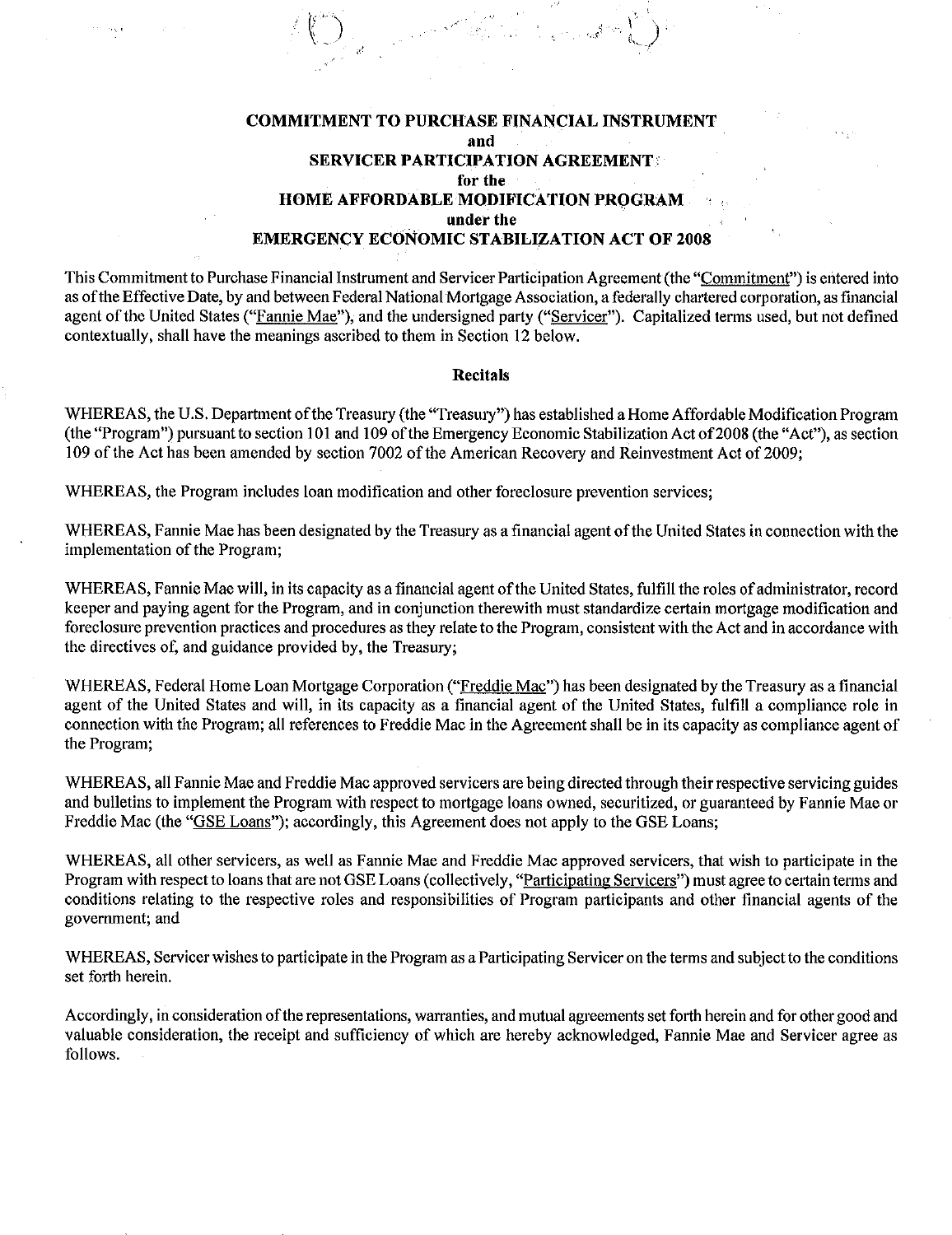#### Agreement

)

#### 1. Services

A. Subject to Section 10.C., Servicer shall perform the loan modification and other foreclosure prevention services (collectively, the "Services") described in (i) the Financial Instrument attached hereto as Exhibit A (the "Financial Instrument"); (ii) the Program guidelines and procedures issued by the Treasury, including, without limitation, the net present value assessment requirements of the Program (the "Program Guidelines"); and (iii) any supplemental documentation, instructions, bulletins, letters, directives, or other communications, including, but not limited to, business continuity requirements, compliance requirements, performance requirements and related remedies, issued by the Treasury, Fannie Mae, or Freddie Mac in order to change, or further describe or clarify the scope of, the rights and duties of the Participating Servicers in connection with the Program (the "Supplemental Directives" and, together with the Program Guidelines, the "Program" Documentation"). The Program Documentation will be available to all Participating Servicers a The Program Documentation will be available to all Participating Servicers at www.financialstability.gov. The Program Documentation, as the same may be modified or amended from time to time in accordance with Section 10 below, is hereby incorporated into the Commitment by this reference.

B. Servicer's representations and warranties, and acknowledgement of and agreement to fulfill or satisfy certain duties and obligations, with respect to its participation in the Program and under the Agreement are set forth in the Financial Instrument. Servicer's certification as to its continuing compliance with, and the truth and accuracy of, the representations and warranties set forth in the Financial Instrument will be provided annually in the form attached hereto as Exhibit B (the "Annual Certification"), beginning on June 1,2010 and again on June 1 of each year thereafter during the Term (as defined below).

C. The recitals set forth above are hereby incorporated herein by this reference.

#### 2. Authority and Agreement to Participate in Program

A. Servicer shall perform the Services for all mortgage loans its services, whether it services such mortgage loans for its own account or for the account of another party, including any holders of mortgage-backed securities (each such other party, an "Investor"). Servicer shall use reasonable efforts to remove all prohibitions or impediments to its authority, and use reasonable efforts to obtain all third party consents and waivers that are required, by contract or law, in order to effectuate any modification of a mortgage loan under the Program.

B. Notwithstanding subsection A., if  $(x)$  Servicer is unable to obtain all necessary consents and waivers for modifying a mortgage loan, or (y) the pooling and servicing agreement or other similar servicing contract governing Servicer's servicing of a mortgage loan prohibits Servicer from performing the Services for that mortgage loan, Servicer shall not be required to perform the Services with respect to that mortgage loan and shall not receive all or any portion of the Purchase Price (as defined below) otherwise payable with respect to such loan.

C. Notwithstanding anything to the contrary contained herein, the Agreement does not apply to GSE Loans. Servicers are directed to the servicing guides and bulletins issued by Fannie Mae and Freddie Mac, respectively, concerning the Program as applied to GSE Loans.

D. Servicer's performance of the Services and implementation of the Program shall be subject to review by Freddie Mac and its agents and designees as more fully set forth in the Agreement.

#### 3. Set Up; Prerequisite to Payment

Servicer will provide to Fannie Mae: (a) the set up information required by the Program Documentation and any ancillary or administrative information requested by Fannie Mae in order to process Servicer's participation in the Program as a Participating Servicer on or before the Effective Date of the Commitment; and (b) the data elements for each mortgage eligible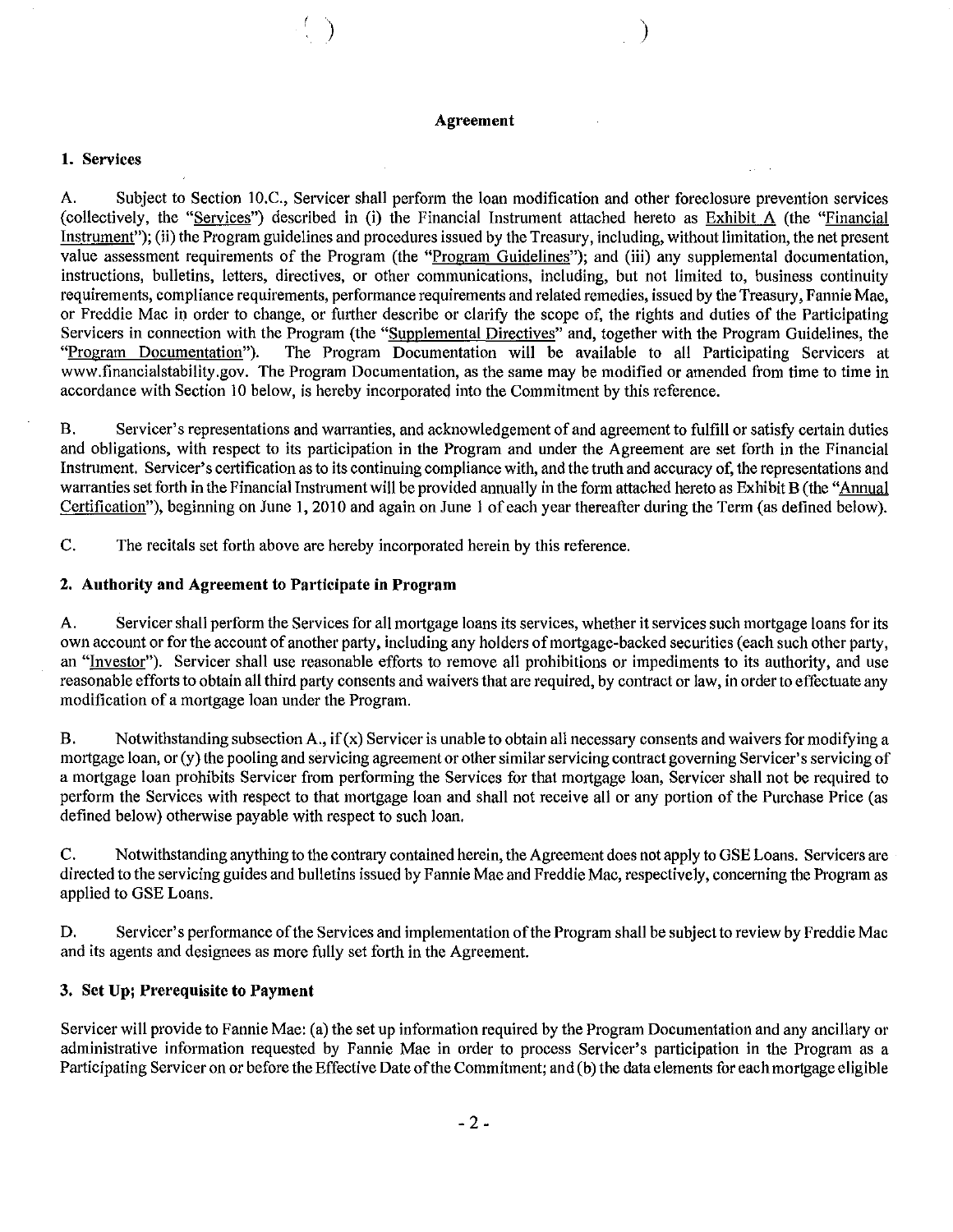for the Program as and when described in the ProgramDocumentation and the Financial Instrument. Purchase Price payments will not be remitted pursuant to Section 4 with respect to any modified mortgage for which the required data elements have not been provided. .

#### 4. Agreement to Purchase Financial Instrument; Payment of Purchase Price

A. Fannie Mae, in its capacity as a financial agent of the United States, agrees to purchase, and Servicer agrees to sell to Fannie Mae, in such capacity, the Financial Instrument that is executed and delivered by Servicer to Fannie Mae in the form attached hereto as Exhibit A, in consideration for the payment by Fannie Mae, as agent, of the Purchase Price (defined below). The conditions precedent to the payment by Fannie Mae of the Purchase Price are: (a) the execution and delivery of the Commitment and the Financial Instrument by Servicer to Fannie Mae; (b) the execution and delivery by Fannie Mae of the Commitment to Servicer; (c) the delivery of copies of the fully executed Commitment and Financial Instrument to Treasury on the Effective Date; (d) the performance by Servicer of the Services described in the Agreement, in accordance with the terms and conditions thereof, to the reasonable satisfaction of Fannie Mae and Freddie Mac; and (e) the satisfaction by Servicer of such other obligations as are set forth in the Agreement.

B. Solely in its capacity as the financial agent ofthe United States, and subject to subsection C. below, Fannie Mae shall: (i) remit compensation payments to Servicer; (ii) remit incentive payments to Servicer for the account of Servicer and for the credit of borrowers under their respective mortgage loan obligations; and (iii) remit payments to Servicer for the account of Investors, in each case in accordance with the Program Documentation (all such payments, collectively, the "Purchase Price"); all payments remitted to Servicer for the credit of borrowers or for the account of Investors under the Program Documentation shall be applied by Servicer to the borrowers' respective mortgage loan obligations, or remitted by Servicer to Investors, as required by the Program Documentation. Fannie Mae shall have no liability to Servicer with respect to the payment of the Purchase Price, unless and until: (a) Servicer and all other interested parties have satisfied all pre-requisites set forth herein and in the ProgramDocumentation relating to the Programpaymentstructure, including, but not limited to, the delivery ofall data elements required by Section 3 of this Commitment; and (b) the Treasury has provided funds to Fannie Mae for remittance to Servicer, together with written direction to remit the funds to Servicer in accordance with the Program Documentation.

C. The Purchase Price will be paid to Servicer by Fannie Mae as the financial agent of the United States as and when desoribed herein and in the Program Documentation in consideration for the execution and delivery of the Financial Instrument by Servicer on or before the Effective Date of the Agreement, upon the satisfaction of the conditions precedent to payment described in subsections A. and B. above.

D. The value of the Agreement is limited to \$1,272,490,000.00 (the "Program Participation Cap"). Accordingly, the aggregate Purchase Price payable to Servicer under the Agreement may not exceed the amount of the Program Participation Cap. For each loan modification that becomes effective, the aggregate remaining Purchase Price available to be paid to Servicer under the Agreement will be reduced by the maximum Purchase Price potentially payable with respect to that loan modification. In the event the Purchase Price actually paid with respect to that loan modification is less than the maximum Purchase Price potentially payable, the aggregate remaining Purchase Price available to be paid to Servicer under the Agreement will be increased by the difference between such amounts. Notwithstanding the foregoing, no agreements with borrowers intended to result in new loan modifications will be effected under the Agreement, and no payments will be made with respect to any new loan modifications from and after the date on which the aggregate Purchase Price paid or payable to Servicer under the Agreement equals the Program Participation Cap. Treasury may, from time to time in its sole discretion, adjust the amount of the Program Participation Cap. Servicer will be notified of all adjustments to the Program Participation Cap in writing by Fannie Mae.

E. Servicer shall maintain complete and accurate records of, and supporting documentation for, the bon-ower payment, including, but not limited to, PITIA (principal, interest, taxes, insurance (including homeowner's insurance and hazard and flood insurance) and homeowner's association andlor condo fees), and delinquency information and data provided to Fannie Mae regarding each agreement relating to a trial modification period and each loan modification agreement executed underthe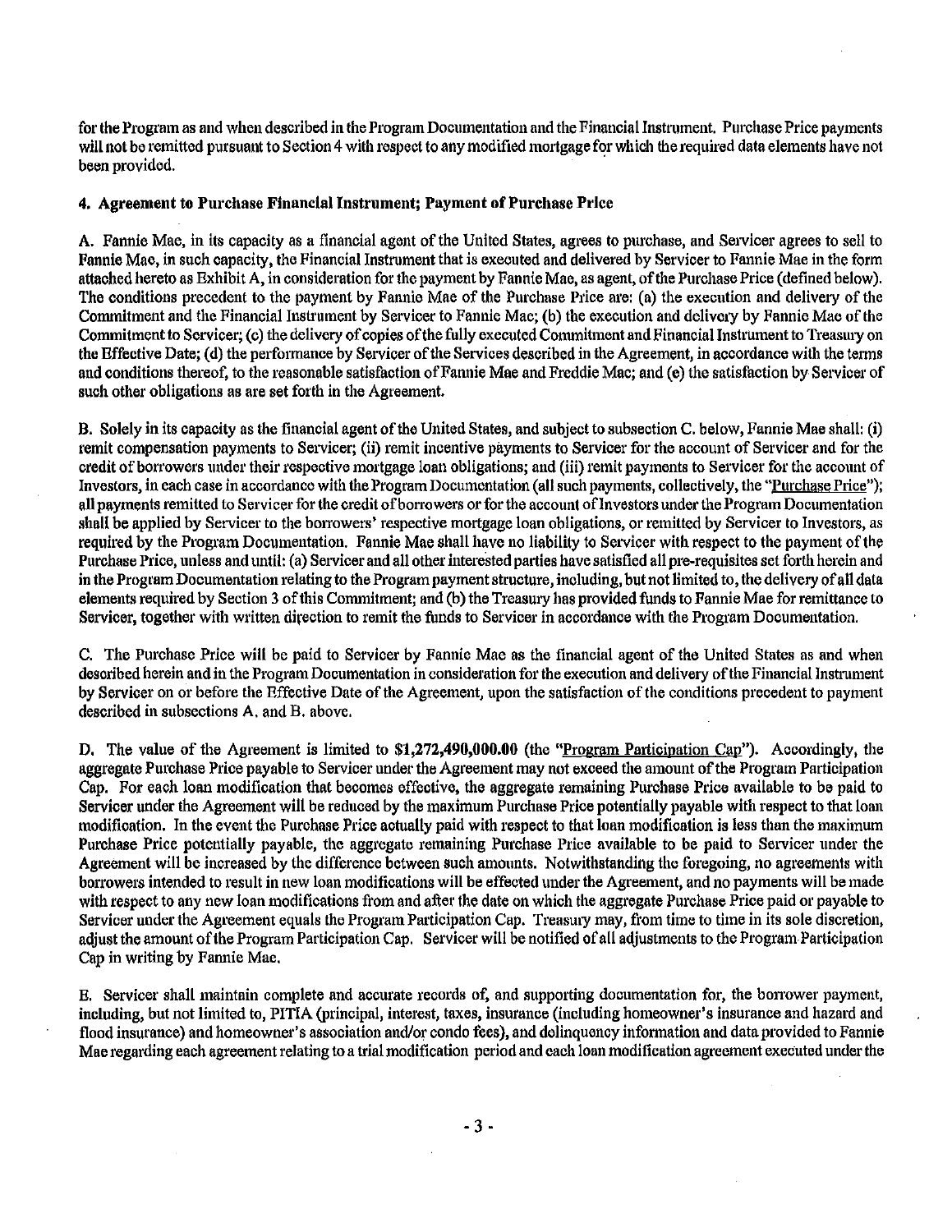Program, which will be relied upon by Fannie Mae when calculating, as financial agent for the United States, the Purchase Price to be paid by the Treasury through Fannie Mae or any other financial agent. Servicer agrees to provide Fannie Mae and Freddie Mac with documentation and other information with respect to any amounts paid by the Treasury as may be reasonably requested by such parties. In the event of a discrepancy or error in the amount of the Purchase Price paid hereunder, at Fannie Mae's election, (x) Servicer shall remit to Fannie Mae the amount of any overpayment within thirty (30) days of receiving a refund request from Fannie Mae, or (y) Fannie Mae may immediately offset the amount of the overpayment against other amounts due and payable to Servicer by Fannie Mae, as financial agent ofthe United States, upon written notice to Servicer. Servicer shall still be obligated to credit to the respective mortgage loan obligations of borrowers, and to the respective accounts of Investors, any portion of the Purchase Price to which they are entitled (if any) notwithstanding such offset unless otherwise directed by Fannie Mae.

) and the contract of  $\mathcal{O}(\mathbb{R}^d)$ 

F. At the election and upon the direction of the Treasury and with prior written notice to Servicer, Fannie Mae may deduct from any amount to be paid to Servicer any amount that Servicer, Investor, or borrower is obligated to reimburse or pay to the United States government, provided, however, that any amount withheld under this subsection F. will be withheld only from the amounts payable to, or for the account or credit of, the party which is liable for the obligation to the United States government.

G. In the event that the Agreement expires or is terminated pursuant to Section 5 or Section 6, and subject to Fannie Mae's rights under Section 6, Fannie Mae shall, solely in its capacity as the financial agent ofthe United States, continue to remit all amounts that are properly payable pursuant to subsection A. above to Servicer in accordance with the Program Documentation until paid in full, provided, however, that Purchase Price payments will be made only with respect to qualifying mortgage loan modifications that were submitted by Servicer and accepted by Fannie Mae for inclusion in the Program in accordance with the Program Documentation prior to the date of expiration or termination and that do not exceed the Program Participation Cap.

H. Notwithstanding anything to the contrary contained in subsection G. above, in the event that the Agreement is terminated pursuant to Section 6 B, in connection with an Event of Default by Servicer under Section 6 A, no compensation with respect to any loan will be paid to Servicer for the account of the Servicer subsequent to termination; subject to Fannie Mae's rights under Section 6, Fannie Mae's only continuing obligations as financial agent of the United States subsequent to termination will be to remit payments to Servicer (or, at Fannie Mae's discretion, an alternative provider) for the account of borrowers and Investors, as provided in the Agreement.

1. Notwithstanding anything to the contrary contained in subsection F. above, in the event that the Agreement is terminated pursuant to Section 6 C. in connection with an Event of Default by an Investor or a borrower under Section 6 A., no compensation with respect to any loan will be paid to Servicer for the credit or account of the defaulting party subsequent to termination; subject to Fannie Mae's rights under Section 6, Fannie Mae's only continuing obligations as financial agent ofthe United States subsequent to termination will be to remit payments to Servicer for the credit or account of non-defaulting parties as described in the Program Documentation.

J. Notwithstanding anything to the contrary contained herein, Fannie Mae, in its capacity as the financial agent ofthe United States, may reduce the amounts payable to Servicer under Section 4.B., or obtain repayment of prior payments made under Section 4.B., in connection with an Event of Default by Servicer or in connection with an evaluation of performance that includes any specific findings by Freddie Mac that Servicer's performance under any performance criteria established pursuant to the Program Documentation is materially insufficient; provided, however, Fannie Mae will seek to obtain repayment of prior payments made under Section 4.B. only with respect to loan modifications that are determined by Fannie Mae or Freddie Mac to have been impacted by, or that Fannie Mae or Freddie Mac believes may have been, or may be, impacted, by the Event of Default or findings giving rise to this remedy. These remedies are not exclusive; they are available in addition to, and not in lieu of, any other remedies available to Fannie Mae at law or in equity.

K. Notwithstanding anything to the contrary contained herein, Fannie Mae, in its capacity as the financial agent of the United States, may reduce the amounts payable to Servicer for the credit or account of an Investor or a borrower under Section 4.B., or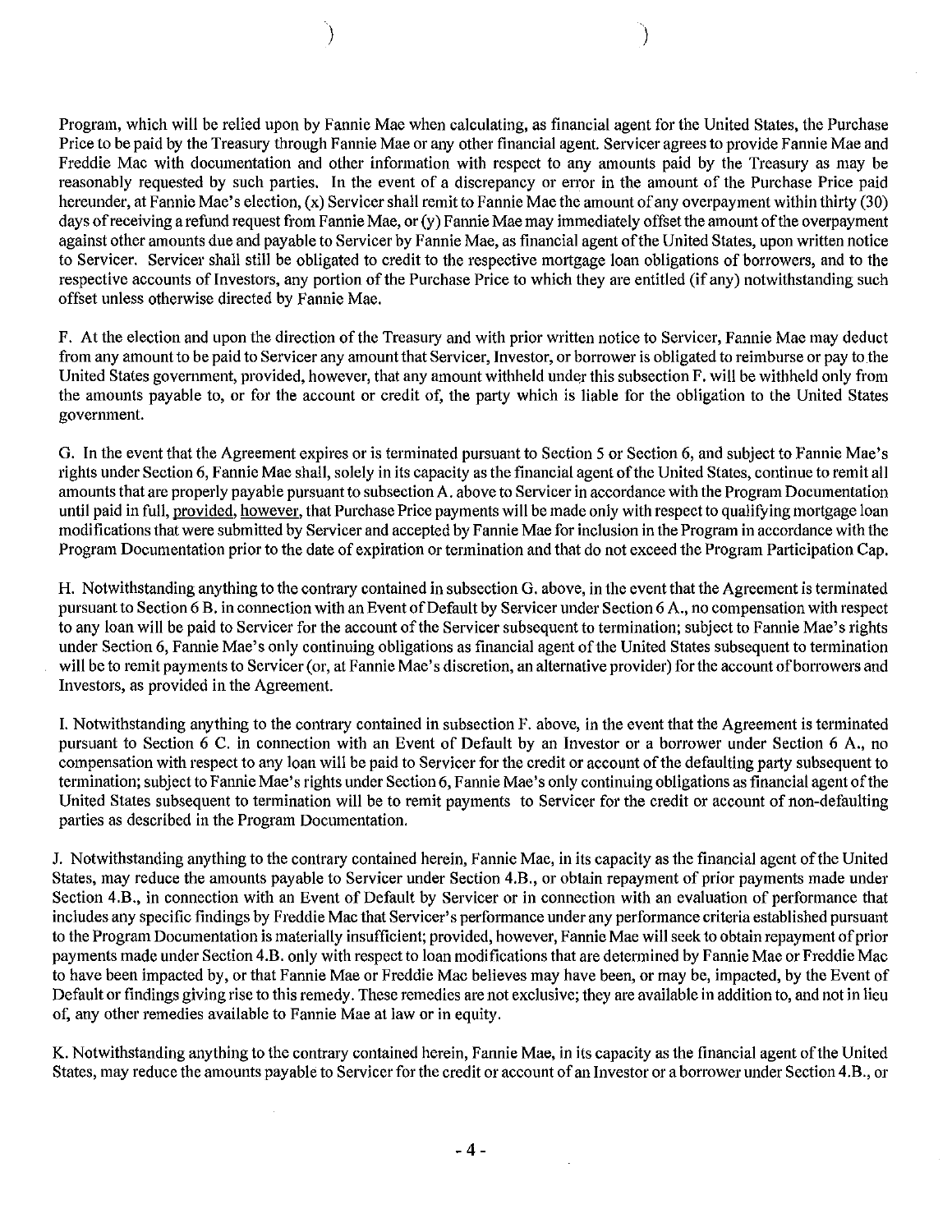obtain repayment of prior payments made for the credit or account of such parties under Section 4.B., in connection with an Event of Default by an Investor or a borrower. Servicer will reasonably cooperate with, and provide reasonable support and assistance to, Fannie Mae and Freddie Mac in connection with their respective roles and, in Fannie Mae's case, in connection with its efforts to obtain repayment of prior payments made to Investors and borrowers as provided in this subsection. These remedies are not exclusive; they are available in addition to, and not in lieu of, any other remedies available to Fannie Mae at law or in equity.

) and the contract of  $\mathcal{O}(n)$ 

#### 5. Term

A. Qualifying mortgage loans may be submitted by Servicer and accepted by Fannie Mae as described in the Financial Instrument and the Program Documentation from and after the Effective Date until December 31, 2012 (the "Initial Term"), subject to Program extensions by the Treasury or earlier termination of the Agreement by Fannie Mae pursuant to the provisions hereof or suspension or termination of the Program by the Treasury, provided, however, no new qualifying mortgage loans may be submitted by Servicer or accepted by Fannie Mae from and after the date on which the Program Participation Cap is reached.

B. Servicershall perform the Services described in the Program Documentation in accordance with the terms and conditions ofthe Agreement during the Initial Term and any extensions thereof(the Initial Term, together with all extensions thereof, if any, the "Term"), and during such additional period as may be necessary to: (i) comply with all data collection, retention and reporting requirements specified in the Program Documentation during and for the periods set forth therein; and (ii) complete all Services that were initiated by Servicer, including, but not limited to, mortgage modifications and the completion of all documentation relating thereto, during the Term. Servicer agrees that it will work diligently to complete all Services as soon as reasonably possible after the end of the Term or earlier termination.

C. The Agreement may be terminated by Fannie Mae or Servicer prior to the end ofthe Term pursuant to Section 6 below.

#### 6. Defaults and Early **Termination**

A. The following constitute events of default under the Agreement (each, an "Event of Default" and, collectively, "Events of Default"):

> (I) Servicer fails to perform or comply with any ofits material obligations under the Agreement, including, but not limited to, circumstances in which Servicer fails to ensure that all eligibility criteria and other conditions precedent to modification specified in the Program Documentation are satisfied prior to effectuating modifications under the Program.

> (2) Servicer: (a) ceasesto do business as a going concern; (b) makes a general assignment for the benefit of, or enters into any arrangement with creditors in lieu thereof; (c) admits in writing its inability to pay its debts as they become due; (d) files a voluntary petition under any bankruptcy or insolvency law or files a voluntary petition under the reorganization or arrangement provisions of the laws of the United States or any other jurisdiction; (e) authorizes, applies for or consents to the appointment of a trustee or liquidator of all or substantially all of its assets; (t) has any substantial part of its property subjected to a levy, seizure, assignment or sale for or by any creditor or governmental agency; or  $(g)$  enters into an agreement or resolution to take any of the foregoing actions.

> (3) Servicer, any employee or contractor of Servicer, or any employee or contractor of Servicers' contractors, or any Investor or borrower, commits a grossly negligent, willful or intentional, or reckless act (including, but not limited to, fraud) in connection with the Program or the Agreement.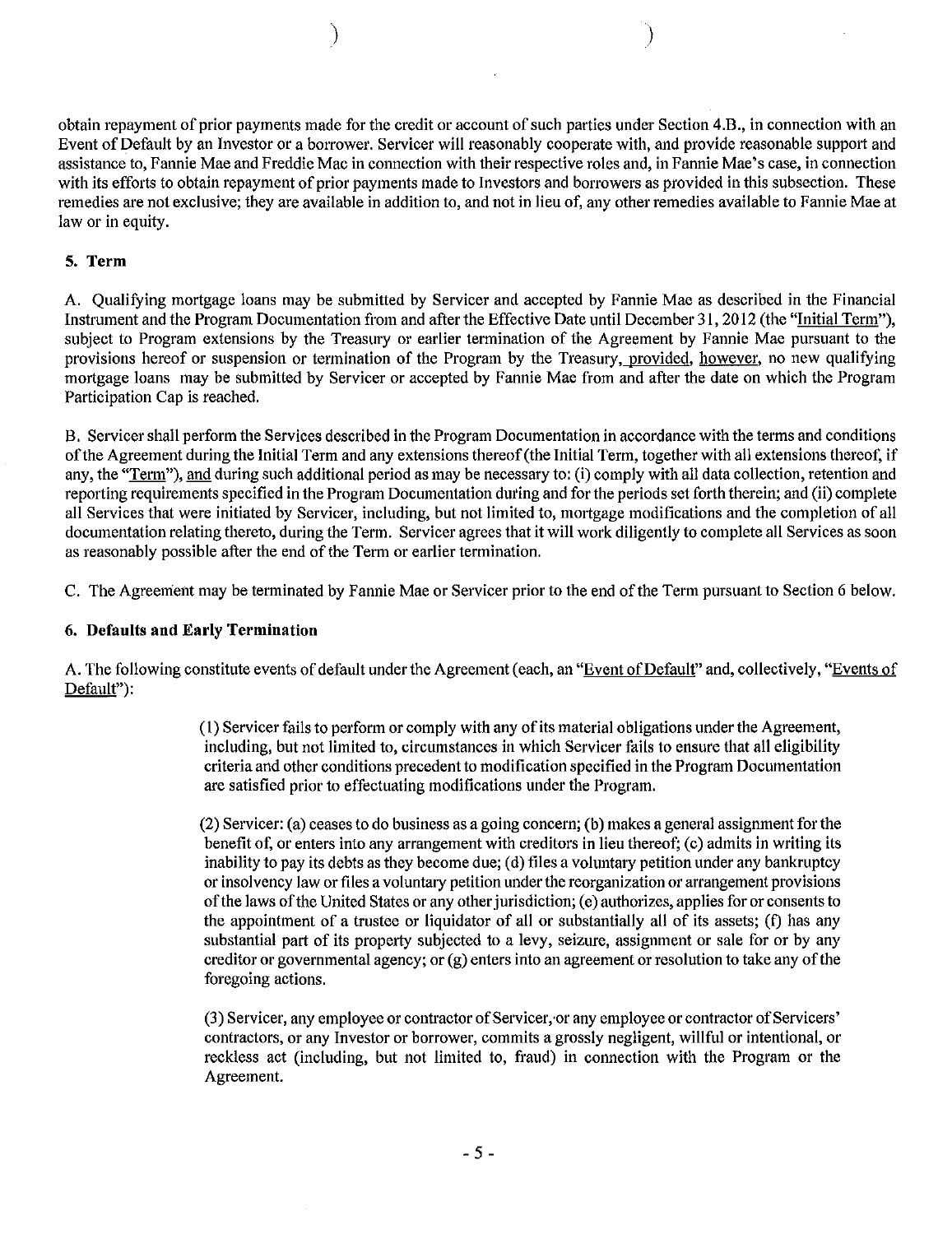(4) Any representation, warranty, or covenant made by Servicer in the Agreement or any Annual Certification is or becomes materially false, misleading, incorrect, or incomplete.

 $(5)$  An evaluation of performance that includes any specific findings by Freddie Mac, in its sole discretion, that Servicer's performance under any performance criteria established pursuant to the Program Documentation is materially insufficient, or any failure by Servicer to comply with any directive issued by Fannie Mae or Freddie Mac with respect to documents or data requested, findings made, or remedies established, by Fannie Mae and/or Freddie Mac in conjunction with such performance criteria or other Program requirements.

B. Fannie Mae may take any, all, or none of the following actions upon an Event of Default by Servicer under the Agreement:

(1) Fannie Mae may: (i) withhold some or all ofthe Servicer's portion ofthe Purchase Price until, in Fannie Mae's determination, Servicer has cured the default; and (ii) choose to utilize alternative means of paying any portion of the Purchase Price for the credit or account of borrowers and Investors and delay paying such portion pending adoption of such alternative means.

(2) Fannie Mae may: (i) reduce the amounts payable to Servicer under Section 4.B; and/or (ii) require repayment of prior payments made to Servicer under Section 4.B, provided, however, Fannie Mae will seek to obtain repayment of prior payments made under Section 4.B. only with respect to loan modifications that are determined by Fannie Mae or Freddie Mac to have been impacted, or that Fannie Mae or Freddie Mac believes may have been, or may be, impacted, by the Event of Default giving rise to the remedy.

(3) Fannie Mae may require Servicer to submit to additional Program administrator oversight, including, but not limited to, additional compliance controls and quality control reviews.

(4) Fannie Mae may terminate the Agreement and cease its performance hereunder as to some 01' all of the mortgage loans subject to the Agreement.

(5) Fannie Mae may require Servicer to submit to information and reporting with respect to its financial condition and ability to continue to meet its obligations under the Agreement.

C. Fannie Mae may take any, all, or none of the following actions upon an Event of Default involving an Investor or a borrower in connection with the Program:

> (1) Fannie Mae may withhold all or any portion of the Purchase Price payable to, or for the credit 01' account of, the defaulting party until, in Fannie Mae's determination, the default has been cured or otherwise remedied to Fannie Mae's satisfaction.

> $(2)$  Fannie Mae may: (i) reduce the amounts payable to Servicer for the credit, or account of, the defaulting party under Section 4.B; and/or (ii) require repayment of prior payments made to the defaulting party under Section 4.B. Servicer will reasonably cooperate with, and provide reasonable support and assistance to, Fannie Mae and Freddie Mae in connection with their respective roles and, in Fannie Mae's case, in connection with its efforts to obtain repayment of prior payments made to Investors and borrowers as provided in this subsection.

> (3) Fannie Mae may require Servicer to submit to additional Program administrator oversight, including, but not limited to, additional compliance controls and quality control reviews.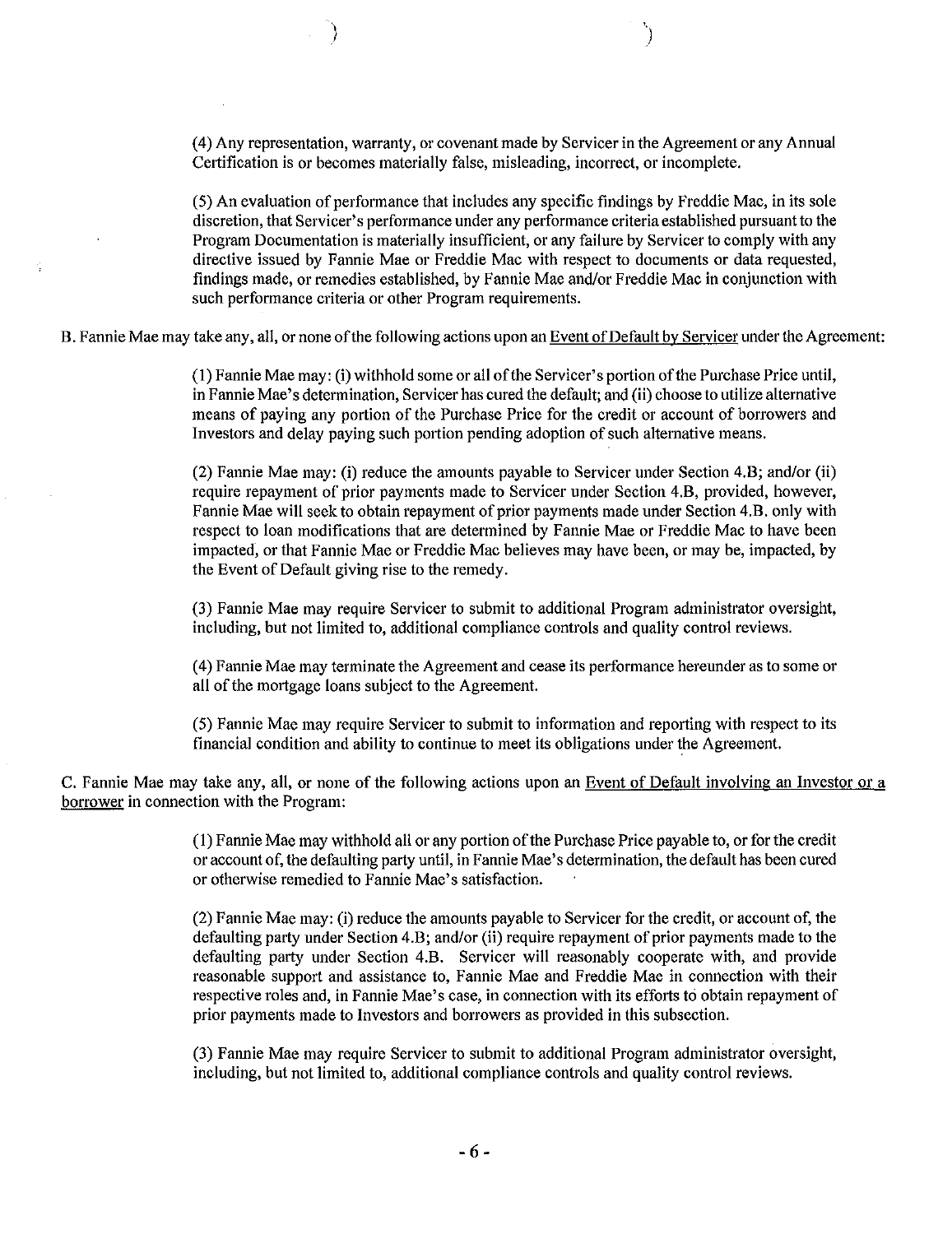(4) Fannie Mae may cease its performance hereunder as to some or all of the mortgage loans subject to the Agreement that relate to the defaulting Investor or borrower.

 $\overline{\mathcal{C}}$ 

D. In addition to the termination rights set forth above, Fannie Mae may terminate the Agreement immediately upon written notice to Servicer:

 $(1)$  at the direction of the Treasury;

 $(2)$  in the event of a merger, acquisition, or other change of control of Servicer;

(3) in the event that a receiver, liquidator, trustee, or other custodian is appointed for the Servicer; or

(4) in the event that a material term ofthe Agreement is determined to be prohibited or unenforceable as referred to in Section II.C.

E. The Agreement will terminate automatically:

(I) in the event that the Financial Agency Agreement, dated February 18,2009, by and between Fannie Mae and the Treasury is terminated; or

(2) upon the expiration or termination of the Program.

F. The remedies available to Fannie Mae upon an Event of Default under this Section are cumulative and not exclusive; further, these remedies are in addition to, and not in lieu of, any other remedies available to Fannie Mae at law or in equity.

G. In the event of termination of the Agreement under any circumstances, Servicer and Fannie Mae agree to cooperate with one another on an ongoing basis to ensure an effective and orderly transition or resolution of the Services, including the provision of any information, reporting, records and data required by Fannie Mae and Freddie Mac.

H. If an Event of Default under Section 6.A.1., Section 6.A.4., or Section 6.A.5. occurs and Fannie Mae determines, in its sole discretion, that the Event of Default is curable and elects to exercise its right to terminate the Agreement, Fannie Mae will provide written notice of the Event of Default to Servicer and the Agreement will terminate automatically thirty (30) days after Servicer's receipt of such notice, if the Event of Default is not cured by Servicer to the reasonable satisfaction of Fannie Mae prior to the end of such thirty (30) day period. If Fannie Mae determines, in its sole discretion, that an Event of Default under Section 6.A.1., Section 6.A.4, or Section 6.A. 5. is not curable, or if an Event of Default under Section 6.A.2. or Section 6.A.3. occurs, and Fannie Mae elects to exercise its right to terminate the Agreement under Section 6.B.4., Fannie Mae will provide written notice of termination to the Servicer on or before the effective date of the termination.

#### 7. Disputes

Fannie Mae and Servicer agree that it is in their mutual interest to resolve disputes by agreement. If a dispute arises under the Agreement, the parties will use all reasonable efforts to promptly resolve the dispute by mutual agreement. If a dispute cannot be resolved informally by mutual agreement atthe lowest possible level, the dispute shall be referred up the respective chain of command of each party in an attempt to resolve the matter. This will be done in an expeditious manner. Servicer shall continue diligent performance ofthe Services pending resolution of any dispute. Fannie Mae and Servicer reserve the right to pursue other legal or equitable rights they may have concerning any dispute. However, the parties agree to take all reasonable steps to resolve disputes internally before commencing legal proceedings.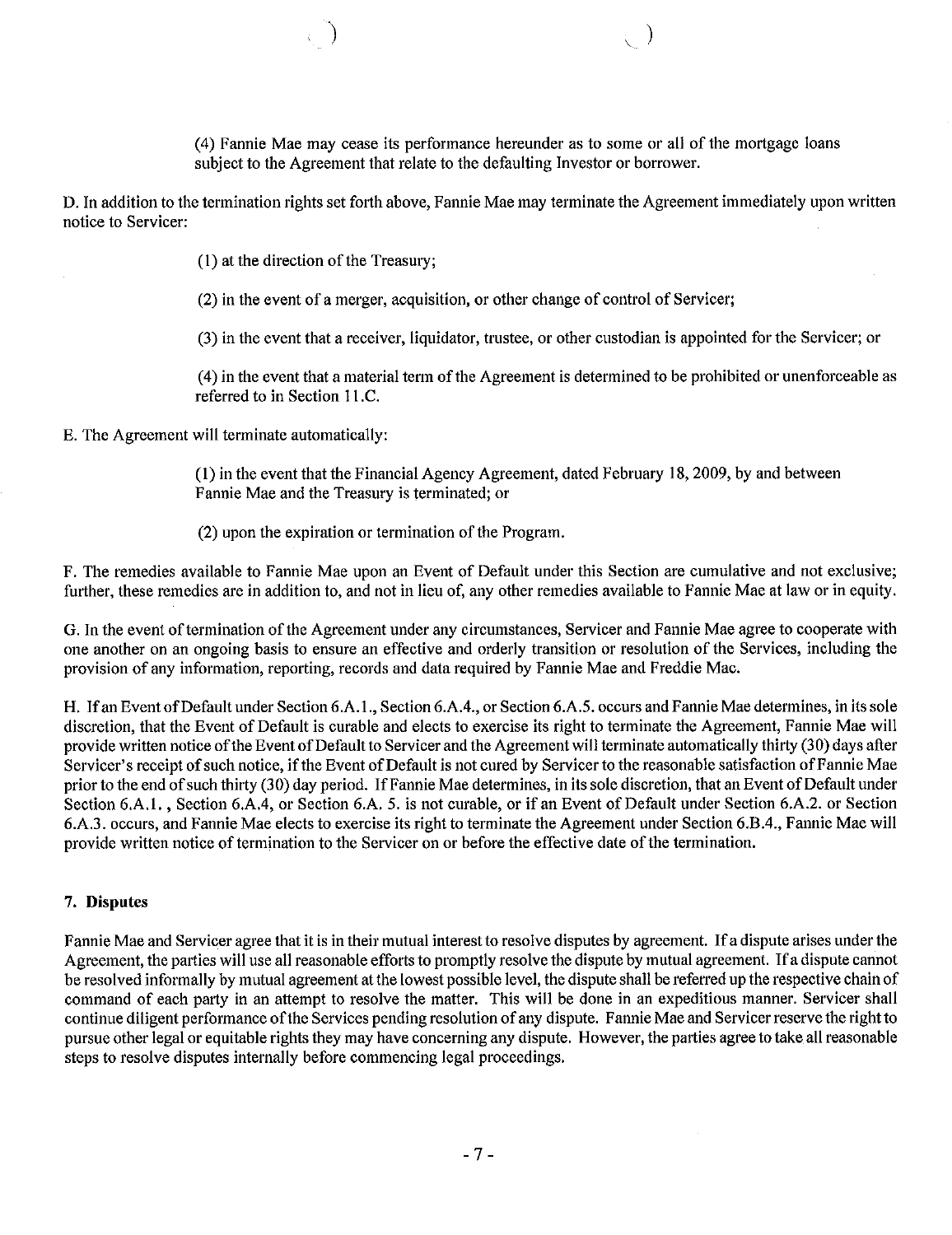#### 8. Transfer or Assignment

A. Servicer must provide written notice to Fannie Mae and Freddie Mac pursuant to Section 9 below of: (i) any transfers or assignments of mortgage loans subject to this Agreement; and (ii) any other transfers or assignments of Servicer's rights and obligations under this Agreement. Such notice must include payment instructions for paymentsto be made to the transferee or assignee of the mortgage loans subject to the notice (if applicable), and evidence of the assumption by such transferee or assignee of the mortgage loans or other rights and obligations that are transferred, in the form of Exhibit C (the "Assignment and Assumption Agreement"). Servicer acknowledges that Fannie Mae will continue to remit payments to Servicer in accordance with Section 4.B. with respect to mortgage loans that have been assigned or transferred, and that Servicer will be liable for underpayments, overpayments and misdirected payments, unless and until such notice and an executed Assignment and Assumption Agreement are provided to Fannie Mae and Freddie Mac. Any purported transfer or assignment ofmortgage loans or other rights or obligations under the Agreement in violation ofthis Section is void.

) and the contract of  $\mathcal{N}$  (  $\mathcal{N}$  ) and  $\mathcal{N}$ 

B. Servicer shall notify Fannie Mae as soon as legally possible of any proposed merger, acquisition, or other change of control of Servicer, and of any financial and operational circumstances which may impair Servicer's ability to perform its obligations under the Agreement.

#### 9. Notices

All legal notices under the Agreement shall be in writing and referred to each party's point of contact identified below at the address listed below, orto such other point of contact at such other address as may be designated in writing by such party. All such notices under the Agreement shall be considered received: (a) when personally delivered; (b) when delivered by commercial overnight courier with verification receipt; (c) when sent by confirmed facsimile; or (d) three (3) days after having been sent, postage prepaid, via certified mail, return receipt requested. Notices shall not be made or delivered in electronic form, except as provided in Section 12 B. below, provided, however, that the party giving the notice may send an e-mail to the party receiving the notice advising that party that a notice has been sent by means permitted under this Section.

To Servicer: American Home Mortgage Servicing, Inc 1525 S. Beltline Rd. Coppel, TX 75019 Attention: Phone: Cell: Facsimile: Email: To Fannie Mae: Fannie Mae

| r annie iviae             |  |
|---------------------------|--|
| 3900 Wisconsin Avenue, NW |  |
| Washington, DC 20016      |  |
| Attention:                |  |
| Facsimile:                |  |

To Treasury:

Chief Office of Homeownership Preservation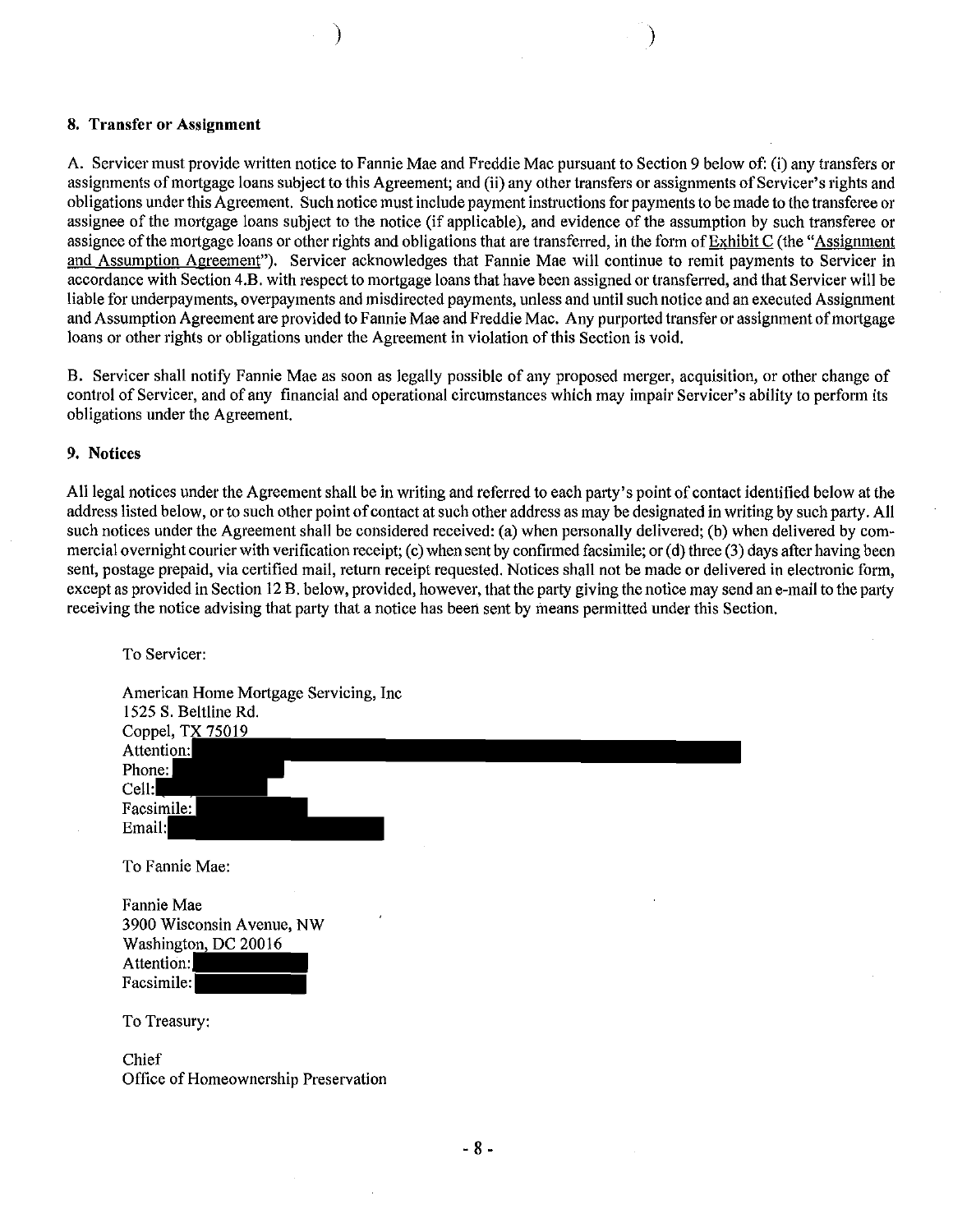Office of Financial Stability Department of the Treasury 1500 Pennsylvania Avenue, NW Washington, DC 20220 Facsimile:

To Freddie Mac:

Freddie Mac 8100 Jones Branch Drive McLean, VA 22102 Attention: Vice President, Making Home Affordable - Compliance Facsimile: (703) 903-2544 Email: MHA\_Compliance@freddiemac.com

)

#### **10. Modifications**

A. Subject to Sections IO.B. and IO.C., modifications to the Agreement shall be in writing and signed by Fannie Mae and Servicer.

"

 $\ddot{\theta}$ 

)

B. Fannie Mae and the Treasury each reserve the right to unilaterally modify or supplement the terms and provisions ofthe Program Documentation that relate (as determined by Fannie Mae or the Treasury, in their reasonable discretion) to the compliance and performance requirements of the Program, and related remedies established by Freddie Mac, and/or to technical, administrative, or procedural matters or compliance and reporting requirements that may impact the administration of the Program.

C. Notwithstanding Sections IO.A. and 10.B., any modification to the Program Documentation that materially impact the borrower eligibility requirements, the amount of payments of the Purchase Price to be made to Participating Servicers, Investors and borrowers under the Program, or the rights, duties, or obligations of Participating Servicers, Investors or borrowers in connection with the Program (each, a "Program Modification" and, collectively, the "Program Modifications") shall be effective only on a prospective basis; Participating Servicers will be afforded the opportunity to opt-out of the Program when Program Modifications are published with respect to some or all ofthe mortgage loans sought to be modified under the Program on or after the effective date of the Program Modification, at Servicer's discretion. Opt-out procedures, including, but not limited to, the time and process for notification of election to opt-out and the window for such election, will be set forth in the Program Documentation describing the Program Modification, provided, however, that Servicer will be given at least thirty (30) days to elect to opt-out of a Program Modification. For the avoidance of doubt, during the period during which Servicer may elect to opt-out of a Program Modification and after any such opt-out is elected by Servicer, Servicer will continue to perform the Services described in the Financial Instrument and the Program Documentation (as the Program Documentation existed immediately prior to the publication ofthe Program modification prompting the opt-out) with respect to qualifying mortgage loan modifications that were submitted by Servicer and accepted by Fannie Mae prior to the opt-out.

#### **11. Miscellaneous**

A. The Agreement shall be governed by and construed under Federal law and not the law of any state or locality, without reference to or application of the conflicts of law principles. Any and all disputes between the parties that cannot be settled by mutual agreement shall be resolved solely and exclusively in the United States Federal courts located within the District of Columbia. Both parties consent to the jurisdiction and venue of such courts and irrevocably waive any objections thereto.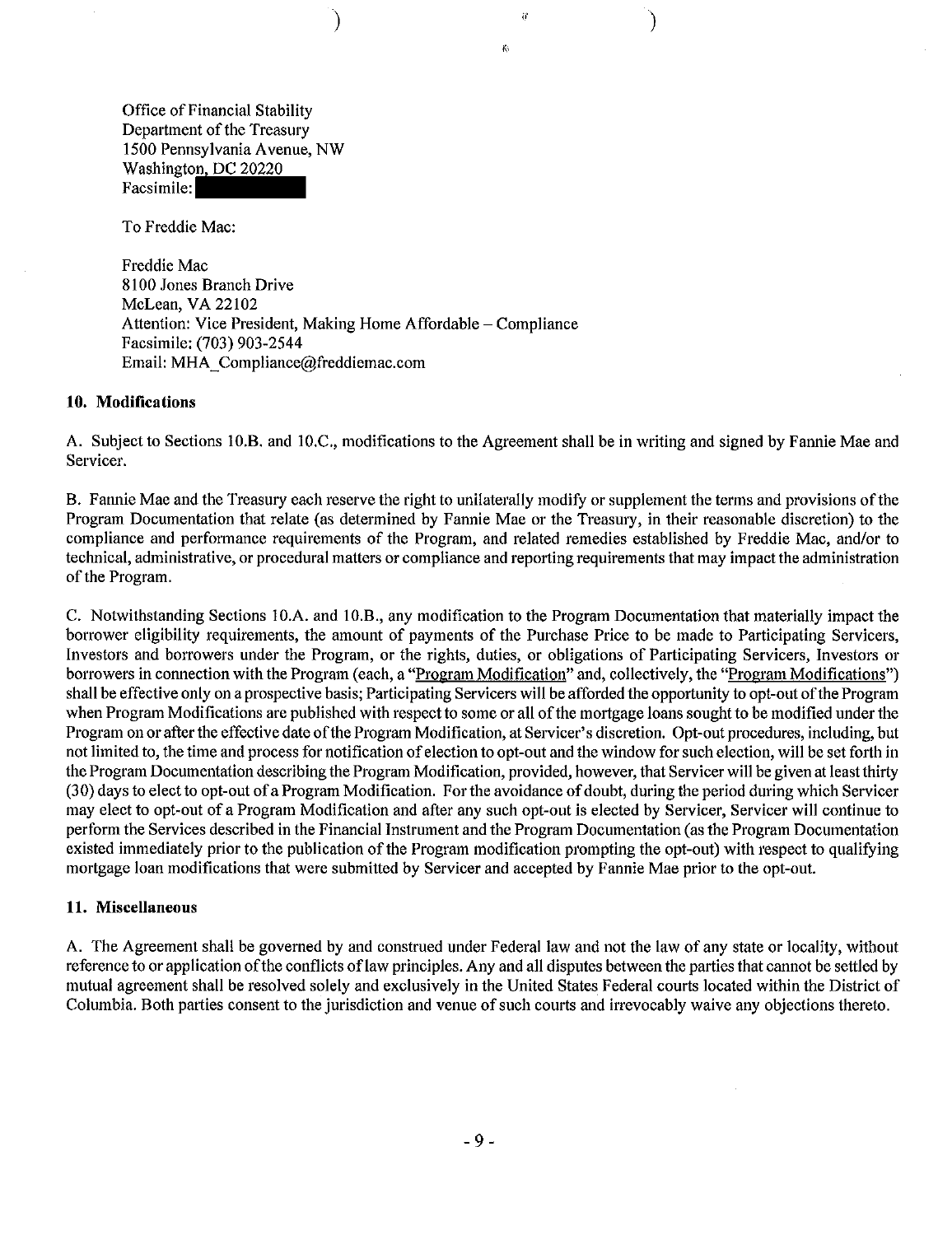B. The Agreement is not a Federal procurement contract and is therefore not subject to the provisions of the Federal Property and Administrative Services Act (41 U.S.C. §§ 251-260), the Federal Acquisition Regulations (48 CFR Chapter I), or any other Federal procurement law.

) and the contract of  $\mathcal{O}(n)$ 

C. Any provision of the Agreement that is determined to be prohibited or unenforceable in any jurisdiction shall, as to such jurisdiction, be ineffective to the extent of such prohibition or unenforceability without invalidating the remaining provisions ofthe Agreement, and no such prohibition or unenforceability in any jurisdiction shail invalidate such provision in any other jurisdiction.

D. Failure on the part of Fannie Mae to insist upon strict compliance with any of the terms hereof shail not be deemed a waiver, nor will any waiver hereunder at any time be deemed a waiver at any other time. No waiver will be valid unless in writing and signed by an authorized officer of Fannie Mae. No failure by Fannie Mae to exercise any right, remedy, or power hereunder will operate as a waiver thereof. The rights, remedies, and powers provided herein are cumulative and not exhaustive of any rights, remedies, and powers provided by law.

E. The Agreement shail inure to the benefit of and be binding upon the parties to the Agreement and their permitted successors-in-interest.

F. The Commitment and the Assignment and Assumption Agreement (if applicable) may be executed in two or more counterparts (and by different parties on separate counterparts), each of which shall be an original, but all of which together shall constitute one and the same instrument.

G. The Commitment, together with the Financial Instrument, the Annual Certifications, the Assignment and Assumption Agreement (if applicable) and the Program Documentation, constitutes the entire agreement of the parties with respect to the subject matter hereof. In the event of a conflict between any of the foregoing documents and the Program Documentation, the Program Documentation shail prevail. In the event of a conflict between the Program Guidelines and the Supplemental Directives, the Program Guidelines shail prevail.

H. Any provisions of the Agreement (including ail documents incorporated by reference thereto) that contemplate their continuing effectiveness, including, but not limited to, Sections 4, 5 B., 6 F., 6 G., 9, II and 12 of the Commitment, and Sections  $2, 3, 5, 7, 8, 9$  and 10 of the Financial Instrument, and any other provisions (or portions thereof) in the Agreement that relate to, or may impact, the ability of Fannie Mae and Freddie Mac to fulfiil their responsibilities as agents ofthe United States in connection with the Program, shall survive the expiration or termination of the Agreement.

#### 12. Defined Terms; Incorporation by Reference

A. All references to the "Agreement" necessarily include, in all instances, the Commitment and all documents incorporated into the Commitment by reference, whether or not so noted contextuaily, and ail amendments and modifications thereto. Specific references throughout the Agreement to individual documents that are incorporated by reference into the Commitment are not inclusive of any other documents that are incorporated by reference, unless so noted contextuaily.

B. The term "Effective Date" means the date on which Fannie Mae transmits a copy of the fully executed Commitment and Financial Instrument to Treasury and Servicer with a completed cover sheet, in the form attached hereto as Exhibit D (the "Cover Sheet"). The Commitment and Financial Instrument and accompanying Cover Sheet will be faxed, emailed, or made available through other electronic means to Treasury and Servicer in accordance with Section 9.

C. The Program Documentation and Exhibit A - Form of Financial Instrument, Exhibit B - Form of Annual Certification, Exhibit C - Form of Assignment and Assumption Agreement and Exhibit D - Form of Cover Sheet (in each case, in form and, upon completion, in substance), including ail amendments and modifications thereto, are incorporated into this Commitment by this reference and given the same force and effect as though fuily set forth herein.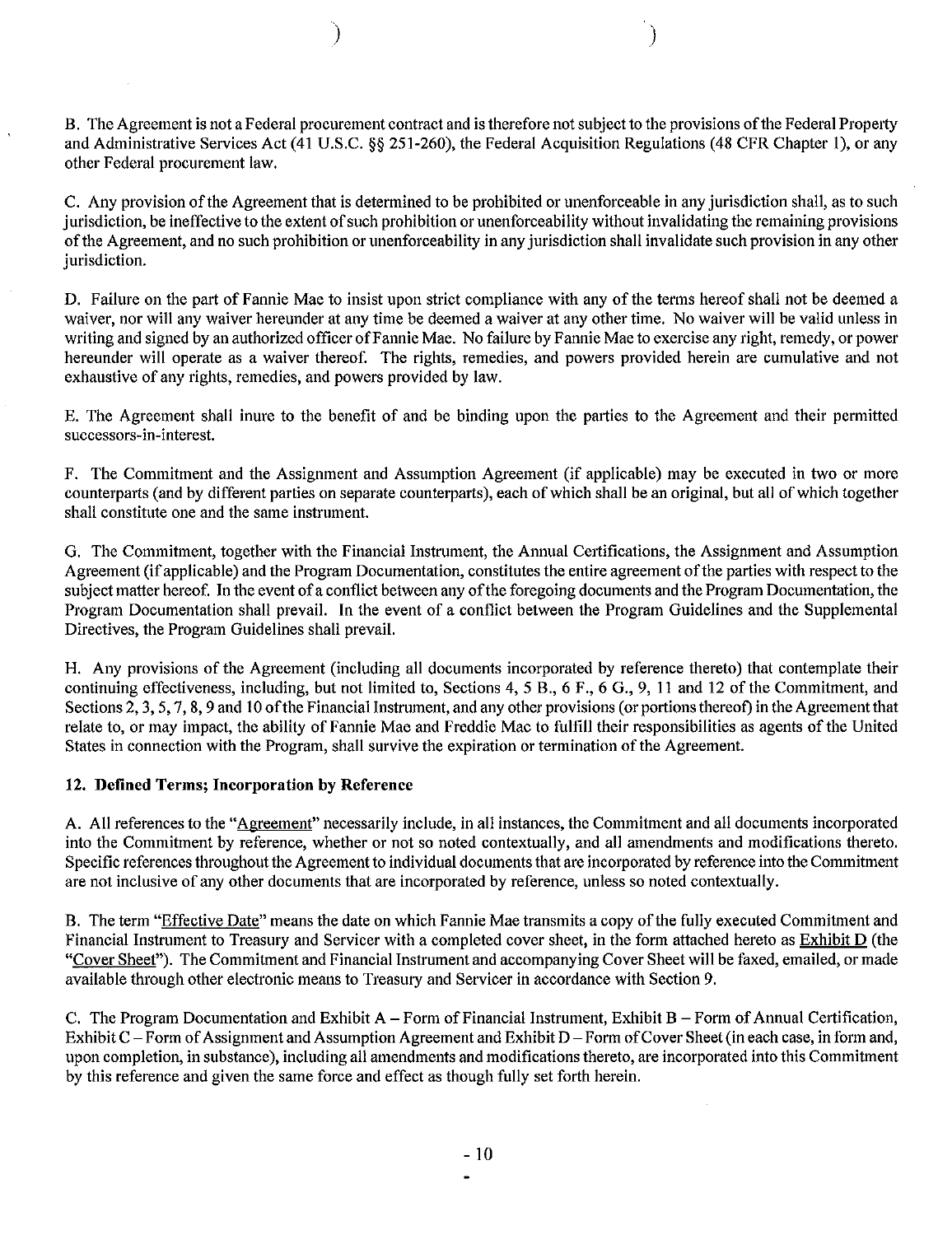## [SIGNATURE PAGE FOLLOWS; REMAINDER OF PAGE INTENTIONALLY LEFT BLANK]

- 1

\ )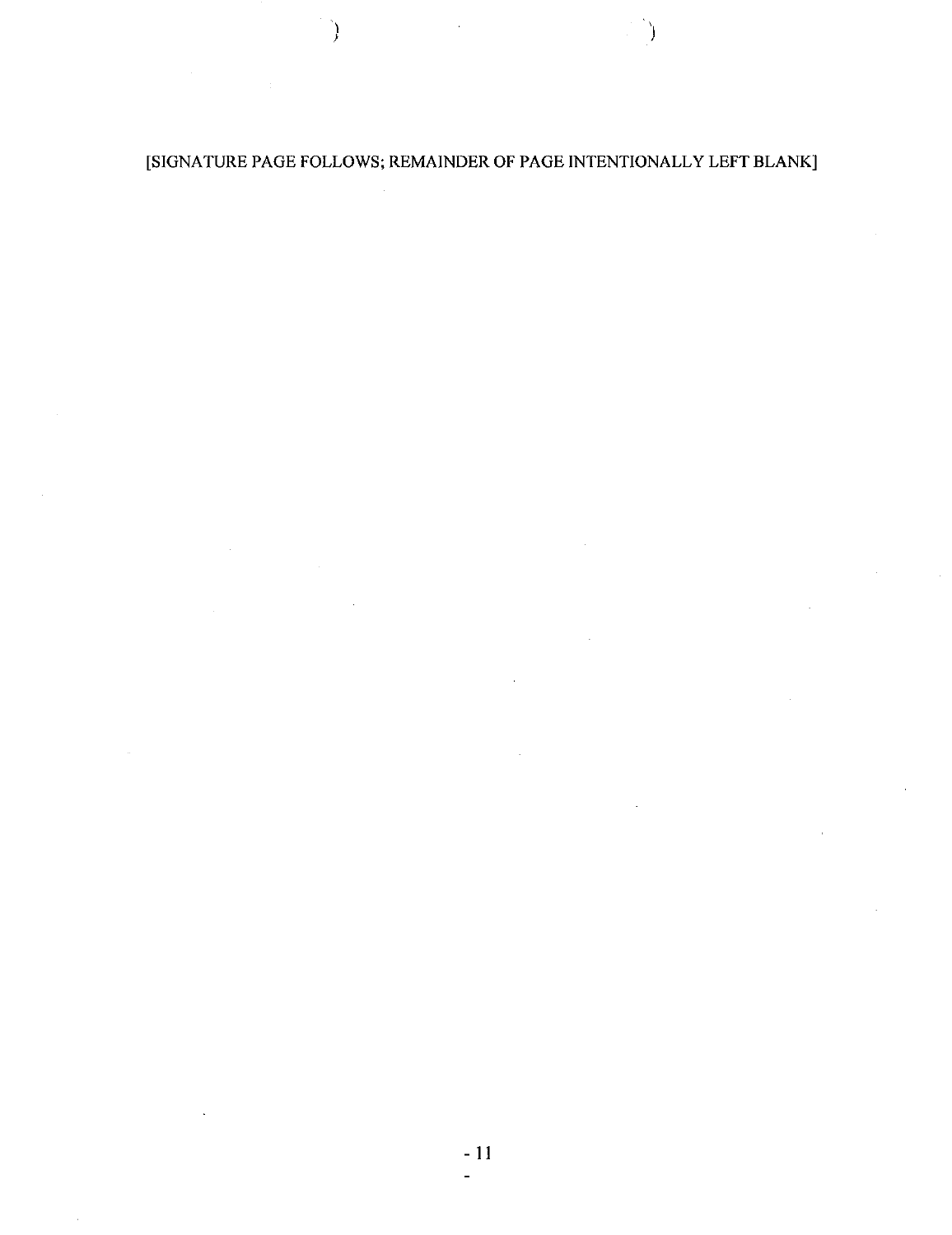**In** Witness Whereof, Servicer and Fannie Mae by their duly authorized officials hereby execute and deliver this Commitment to Purchase Financial Instrument and Servicer Participation Agreement as of the Effective Date.

 $\bigcup$ 

SERVICER: American Home Mortgage Servicing, Inc

 $\mathbf{B}$ Name ovdan Dorchurk Title: EVP Chieflesse officer & Secret Date: Ω OL Y

#### **EXHIBITS**

- Exhibit A Form of Financial Instrument
- Exhibit B Form of Annual Certification

Exhibit C Form of Assignment and Assumption Agreement

Exhibit D Form of Cover Sheet FANNIE MAE, solely as Financial Agent of the

United States By  $N_{\text{amp}}/N$ : DAVII) WORRA<br>Title:  $VICE$  PRESIDEN  $IDENF$ Date: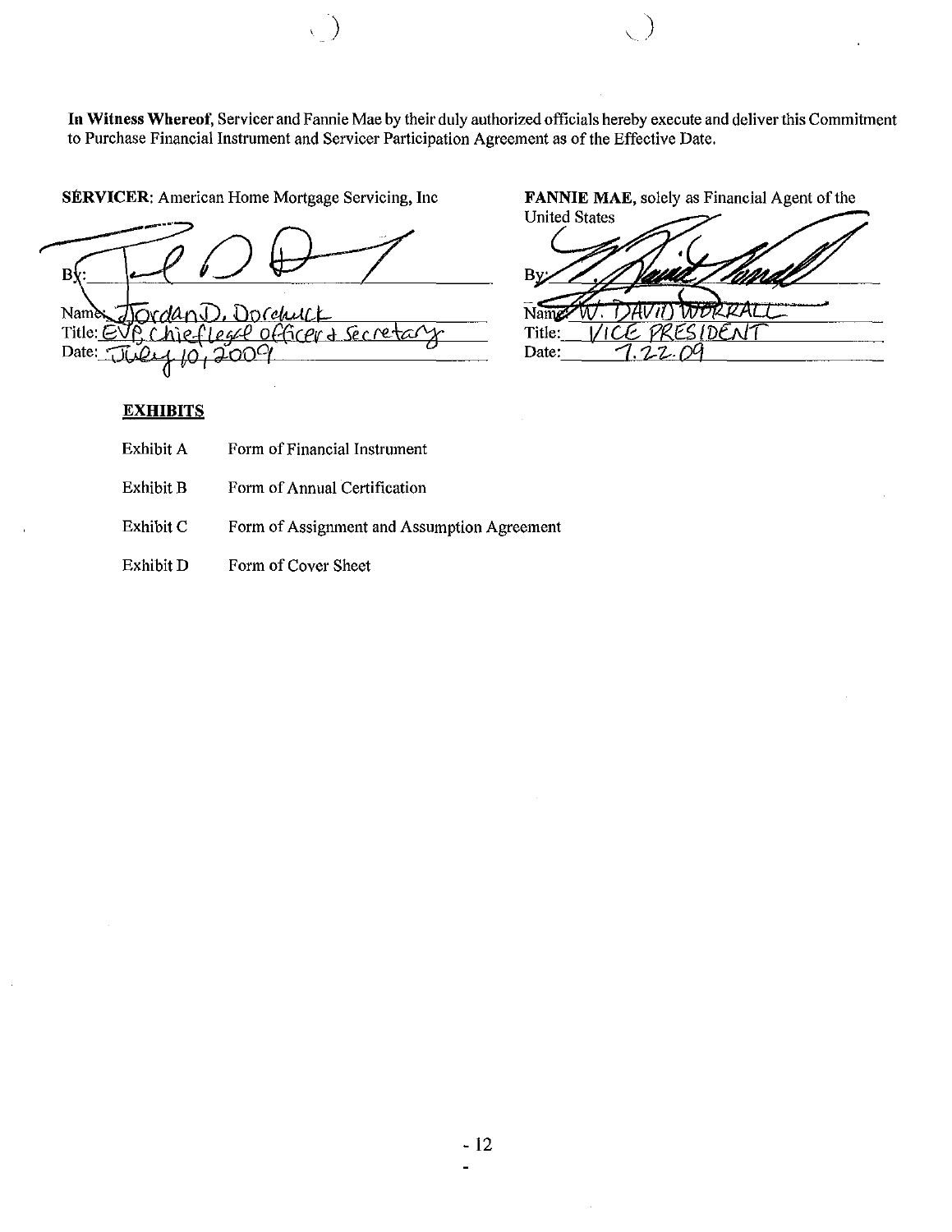## EXHIBIT A

 $\begin{pmatrix} 1 \\ 1 \end{pmatrix}$ 

)

## FORM OF FINANCIAL INSTRUMENT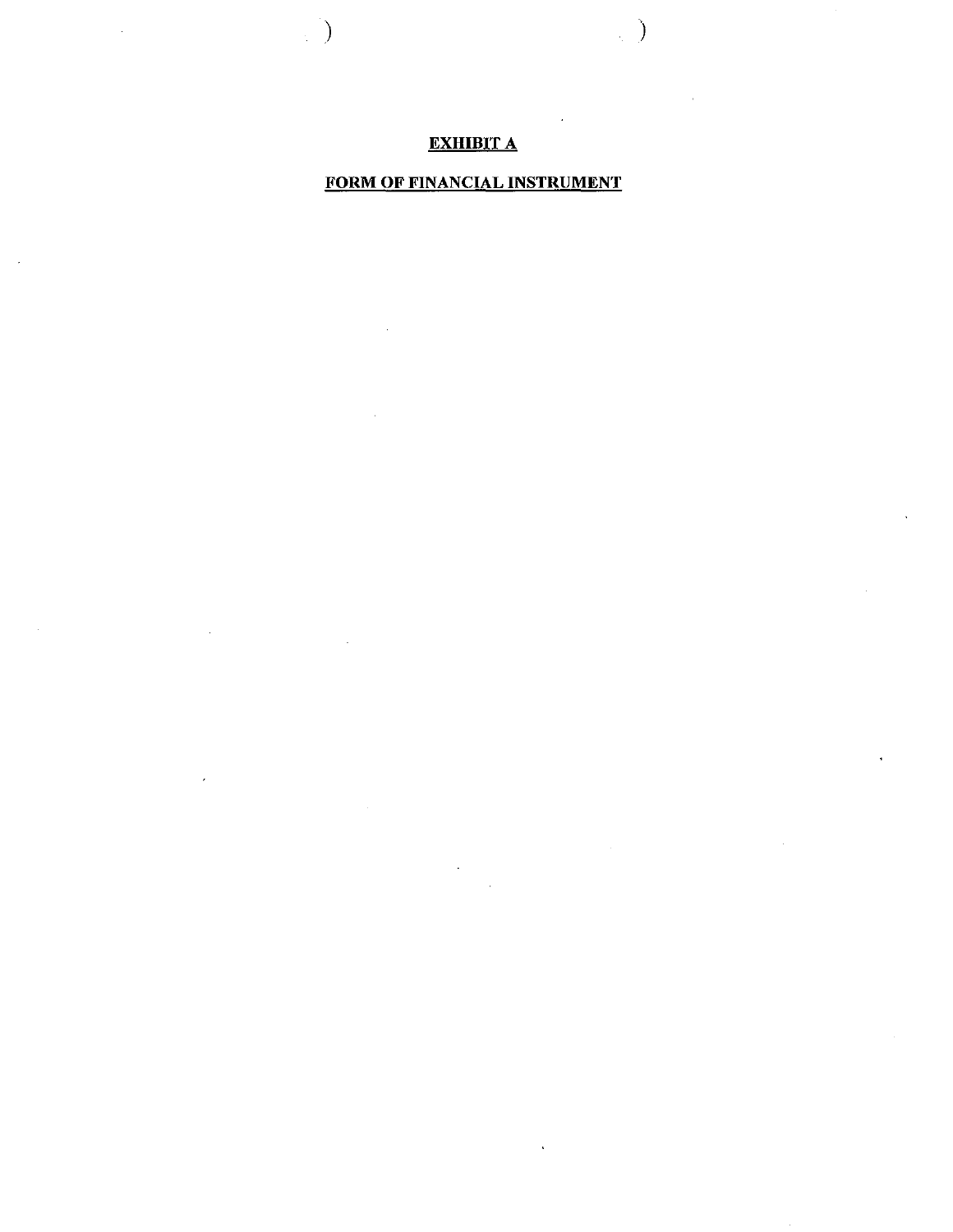#### **FINANCIAL INSTRUMENT**

)

)

This Financial Instrument is delivered as provided in Section 1 ofthe Commitment to Purchase Financial Instrument and Servicer Participation Agreement (the "Commitment"), entered into as of the Effective Date, by and between Federal National Mortgage Association ("Fannie Mae"), a federally chartered corporation, acting as financial agent of the United States, and the undersigned party ("Servicer"). This Financial Instrument is effective as ofthe Effective Date. All of the capitalized terms that are used but not defined herein shall have the meanings ascribed to them in the Commitment.

For good and valuable consideration, the receipt and sufficiency ofwhich is hereby acknowledged, Servicer agrees as follows:

- 1. Purchase Price Consideration: Services. This Financial Instrument is being purchased by Fannie Mae pursuant to Section 4 ofthe Commitment in consideration for the payment by Fannie Mae, in its capacity as a financial agent ofthe United States, ofvarious payments detailed in the Program Documentation and referred to collectively in the Commitment as the "Purchase Price." The conditions precedent to the payment by Fannie Mae of the Purchase Price are: (a) the execution and delivery of this Financial Instrument and the Commitment by Servicer to Fannie Mae; (b) the execution and delivery by Fannie Mae of the Commitment to Servicer; (c) the delivery of copies of the fully executed Commitment and Financial Instrument to Treasury on the Effective Date; (d) the performance by Servicer of the Services described in the Agreement; and (e) the satisfaction by Servicer of such other obligations as are set forth in the Agreement. Servicer shall perform all Services in consideration for the Purchase Price in accordance with the terms and conditions of the Agreement, to the reasonable satisfaction of Fannie Mae and Freddie Mac.
- 2. Authority and Agreement to Participate in Program. Subject to the limitations set forth in Section 2 of the Agreement, Servicer shall use reasonable efforts to remove all prohibitions or impediments to its authority and to obtain all third party consents and waivers that are required, by contract or law, in order to effectuate any loan modification under the Program.

#### 3. Audits, Reporting and Data Retention.

- (a) Freddie Mac, the Federal Housing Finance Agency and other parties designated by the Treasury or applicable law shall have the right during normal business hours to conduct unannounced, informal onsite visits and to conduct formal onsite and offsite physical, personnel and information technology testing, security reviews, and audits of Servicer and to examine all books, records and data related to the Services provided and Purchase Price received in connection with the Program on thirty (30) days' prior written notice.
- (b) Servicer will collect, record, retain and provide to Treasury, Fannie Mae and Freddie Mac all data, information and documentation relating to the Program and borrowers, loans and loan modifications implemented, or potentially eligible for modification, underthe Program and any trials conducted in connection with the Program, as required by the Program Documentation. All such data, information and documentation must be provided to the Treasury, Fannie Mae and Freddie Mac as, when and in the manner specified in the Program Documentation. In addition, Servicer shall provide copies of executed contracts and tapes of loan pools related to the Program for review upon request.
- (c) Servicer shall promptly take corrective and remedial actions associated with reporting and reviews as directed by Fannie Mae or Freddie Mac and provide to Fannie Mae and Freddie Mac such evidence of the effective implementation of corrective and remedial actions as Fannie Mae and Freddie Mac shall reasonably require. Freddie Mac may conduct additional reviews based on its findings and the corrective actions taken by Servicer.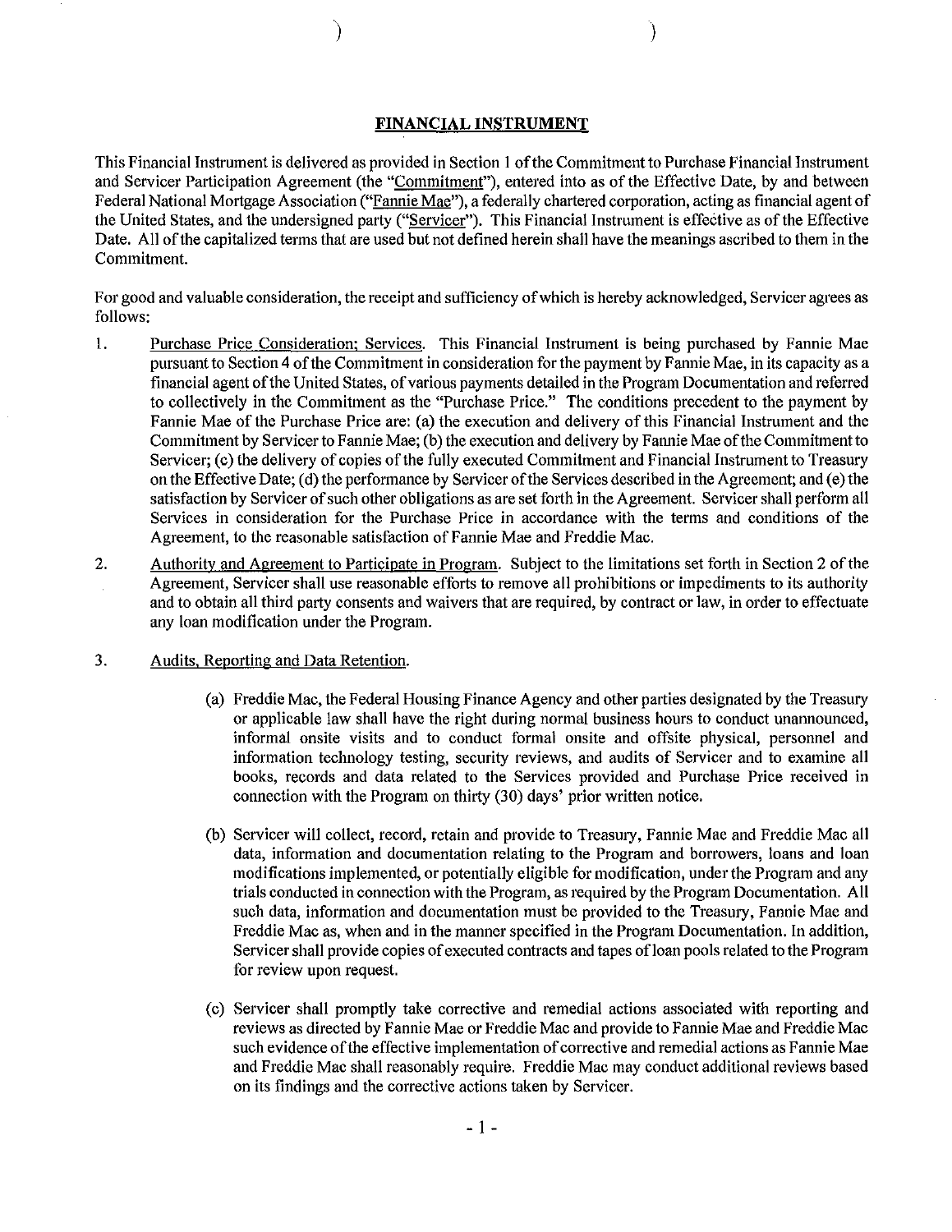(d) **In** addition to any other obligation to retain financial and accounting records that may be imposed by Federal or state law, Servicer shall retain all information described in Section 3(b), and all data, books, reports, documents, audit logs and records, including electronic records, related to the performance ofServices in connection with the Program. **In** addition, Servicershall maintain a copy of all computer systems and application software necessary to review and analyze these electronic records. Unless otherwise directed by Fannie Mae or Freddie Mac, Servicer shall retain these records for at least 7 years from the date the data or record was created, or for such longer period as may be required pursuant to applicable law. Fannie Mae or Freddie Mac may also notify Servicer from time to time of any additional record retention requirements resulting from litigation and regulatory investigations in which the Treasury or any agents ofthe United States may have an interest, and Servicer agrees to comply with these litigation and regulatory investigations requirements.

#### 4. Internal Control Program.

- (a) Servicer shall develop, enforce and review on a quarterly basis for effectiveness an internal control program designed to: (i) ensure effective delivery of Services in connection with the Program and compliance with the Program Documentation; (ii) effectively monitor and detect loan modification fraud; and (iii) effectively monitor compliance with applicable consumer protection and fair lending laws. The internal control program must include documentation ofthe control objectives for Program activities, the associated control techniques, and mechanisms for testing and validating the controls.
- (b) Servicer shall provide Freddie Mac with access to all internal control reviews and reports that relate to Services under the Program performed by Servicer and its independent auditing firm to enable Freddie Mac to fulfill its duties as a compliance agent of the United States; a copy of the reviews and reports will be provided to Fannie Mae for record keeping and other administrative purposes.
- 5. Representations, Warranties and Covenants. Servicer makes the following representations, warranties and covenants to Fannie Mae, Freddie Mac and the Treasury, the truth and accuracy of which are continuing obligations of Servicer. **In** the event that any of the representations, warranties, or covenants made herein cease to be true and correct, Servicer agrees to notify Fannie Mae and Freddie Mac immediately.
	- (a) Servicer is established under the laws ofthe United States or any state, territory, or possession of the United States orthe District ofColumbia, and has significant operations in the United States. Servicer has full corporate power and authority to enter into, execute, and deliver the Agreement and to perform its obligations hereunder and has all licenses necessary to carry on its business as now being conducted and as contemplated by the Agreement.
	- (b) Servicer is in compliance with, and covenants that all Services will be performed in compliance with, all applicable Federal, state and local laws, regulations, regulatory guidance, statutes, ordinances, codes and requirements, including, but not limited to, the Truth in Lending Act, 15 USC 1601 § et seq., the Home Ownership and Equity Protection Act, 15 USC § 1639, the Federal Trade Commission Act, 15 USC § 41 et seq., the Equal Credit Opportunity Act, IS USC § 701 et seq., the Fair Credit Reporting Act, IS USC § 1681 et seq., the Fair Housing Act and other Federal and state laws designed to prevent unfair, discriminatory or predatory lending practices and all applicable laws governing tenant rights. Subject to the following sentence, Servicer has obtained or made, or will obtain or make, all governmental approvals or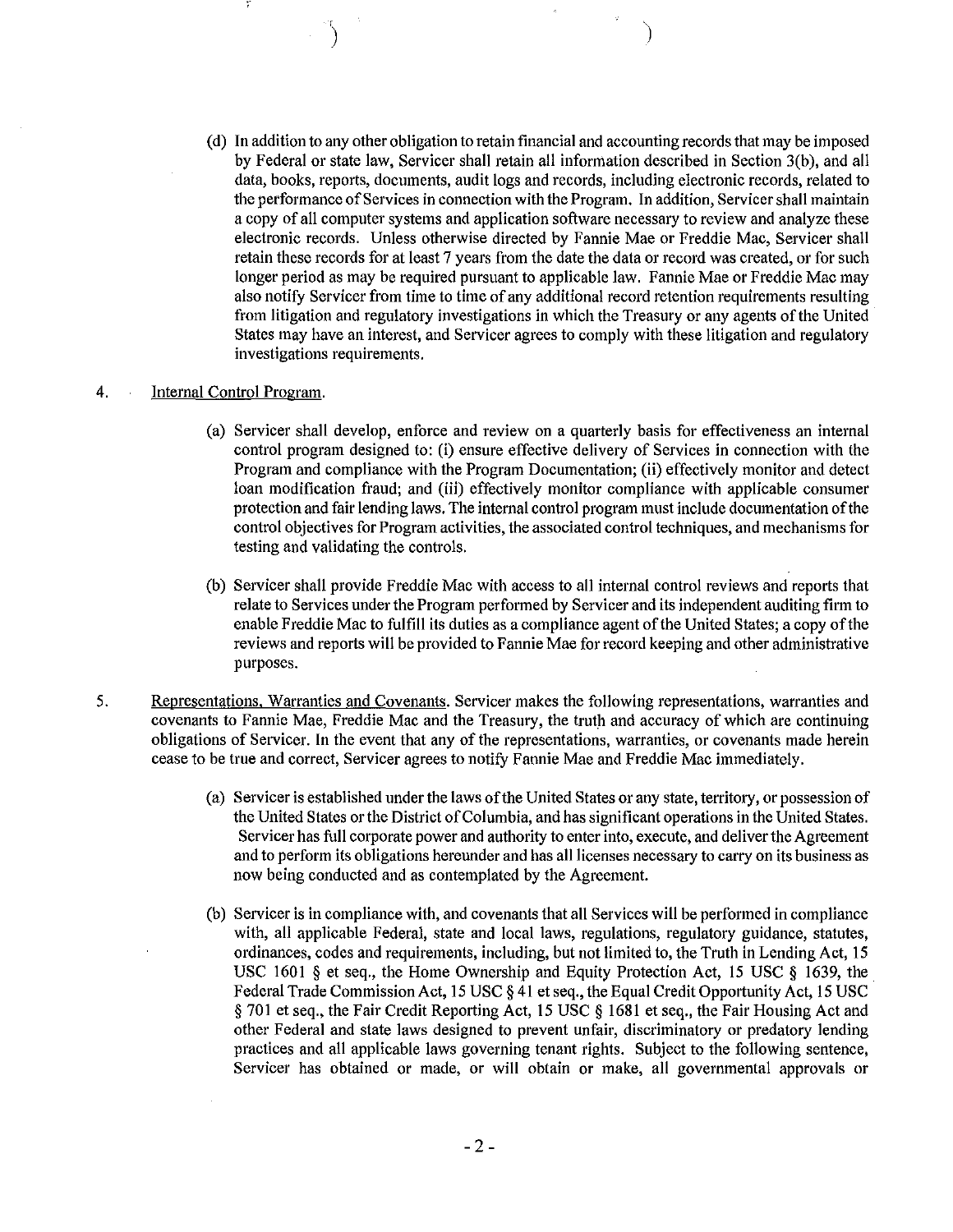registrations required under law and has obtained or will obtain all consents necessary to authorize the performance of its obligations under the Program and the Agreement. The performance ofServices under the Agreement will not conflict with, or be prohibited in any way by, any other agreement or statutory restriction by which Servicer is bound, provided, however, that Fannie Mae acknowledges and agrees that this representation and warranty is qualified solely by and to the extent of any contractual limitations established under applicable servicing contracts to which Servicer is subject. Servicer is not aware of any other legal or financial impediments to performing its obligations under the Program or the Agreement and shall promptly notify Fannie Mae of any financial and/or operational impediments which may impair its ability to perform its obligations under the Program or the Agreement. Servicer is not delinquent on any Federal tax obligation or any other debt owed to the United States or collected by the United States for the benefit of others, excluding any debt or obligation that is being contested in good faith.

I

'>

) and  $\sum_{\alpha=1}^{\infty}$ 

- $(c)$  Servicer covenants that: (i) it will perform its obligations in accordance with the Agreement and will promptly provide such performance reporting as Fannie Mae may reasonably require; (ii) all mortgage modifications and all trial period modifications will be offered to borrowers, fully documented and serviced in accordance with the Program Documentation; and (iii) all data, collection information and other information reported by Servicer to Fannie Mae and Freddie Mac under the Agreement, including, but not limited to, information that is relied upon by Fannie Mae or Freddie Mac in calculating the Purchase Price or in performing any compliance review will be true, complete and accurate in all material respects, and consistent with all relevant servicing records, as and when provided.
- (d) Servicer covenants that it will: (i) perform the Services required under the Program Documentation and the Agreement in accordance with the practices, high professional standards of care, and degree ofattention used in a well-managed operation, and no less than that which the Servicer exercises for itself under similar circumstances; and (ii) use qualified individuals with suitable training, education, experience and skills to perform the Services. Servicer acknowledges that Program participation may require changes to, or the augmentation of, its systems, staffing and procedures, and covenants and agrees to take all actions necessary to ensure it has the capacity to implement the Program in accordance with the Agreement.
- (e) Servicer covenants that it will comply with all regulations on conflicts of interest that are applicable to Servicer in connection with the conduct of its business and all conflicts of interest and non-disclosure obligations and restrictions and related mitigation procedures set forth in the Program Documentation (if any).
- (f) Servicer acknowledges that the provision of false or misleading information to Fannie Mae or Freddie Mac in connection with the Program or pursuant to the Agreement may constitute a violation of: (a) Federal criminal law involving fraud, conflict of interest, bribery, or gratuity violations found in Title 18 of the United States Code; or  $(b)$  the civil False Claims Act  $(31)$ U.S.C. §§ 3729-3733). Servicer covenants to disclose to Fannie Mae and Freddie Mac any credible evidence, in connection with the Services, that a management official, employee, or contractor of Servicer has committed, or may have committed, a violation of the referenced statutes.
- $(g)$  Servicer covenants to disclose to Fannie Mae and Freddie Mac any other facts or information that the Treasury, Fannie Mae or Freddie Mac should reasonably expect to know about Servicer and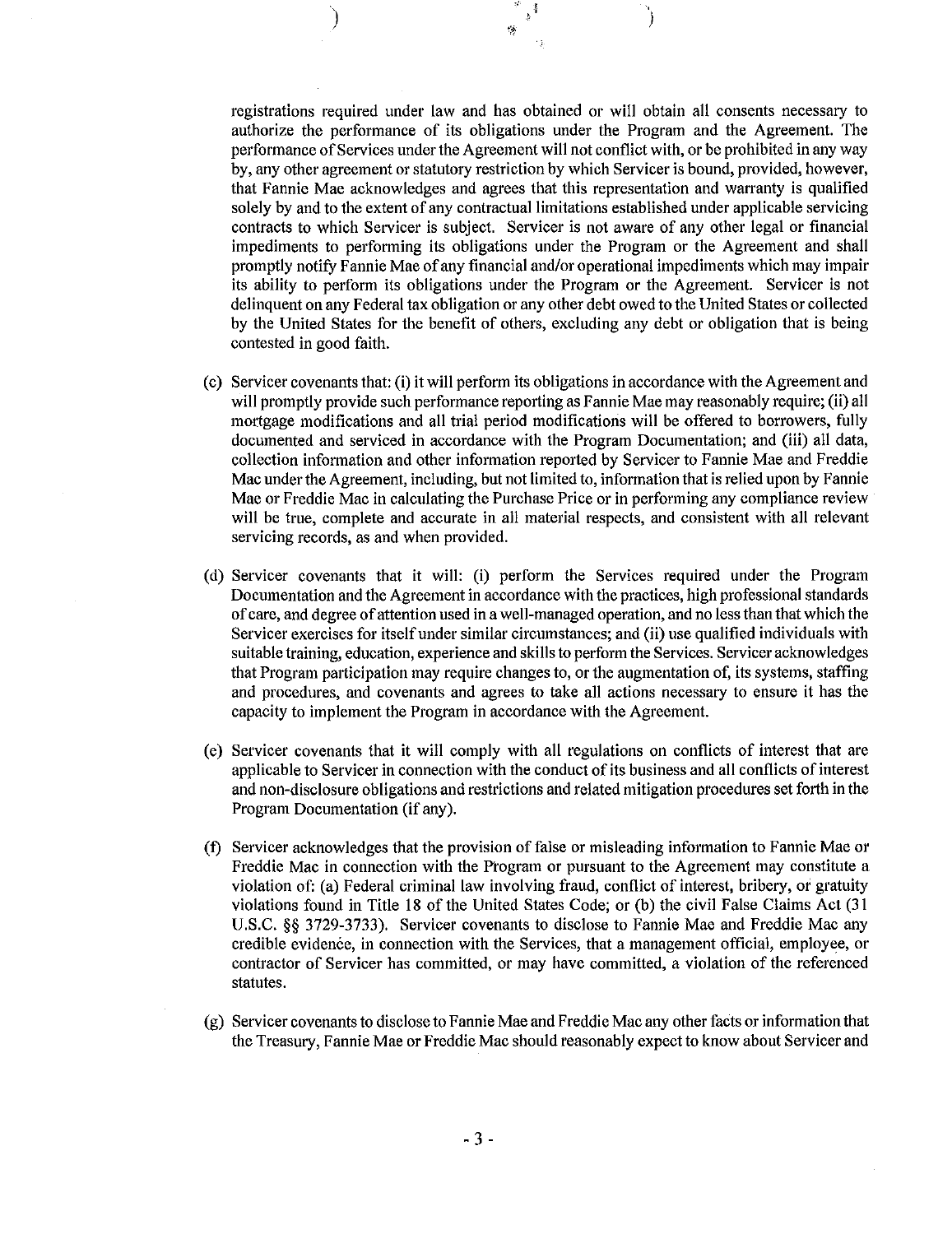(h) Servicer covenants that it will timely inform Fannie Mae and Freddie Mac of any anticipated Event of Default.

ا<br>)<br>)

- (I) Servicer acknowledges that Fannie Mae or Freddie Mac may be required to assist the Treasury with responses to the Privacy Act of 1974 (the "Privacy Act"), 5 USC § 552a, inquiries from borrowers and Freedom oflnformation Act, 5 USC § 552, inquiries from other parties, as well as formal inquiries from Congressional committees and members, the Government Accounting Office, Inspectors General and other government entities, as well as media and consumer advocacy group inquiries about the Program and its effectiveness. Servicer covenants that it will respond promptly and accurately to all search requests made by Fannie Mae or Freddie Mac, comply with any related procedures which Fannie Mae or Freddie Mac may establish, and provide related training to employees and contractors. **In** connection with Privacy Act inquiries, Servicer covenants that it will provide updated and corrected information as appropriate about borrowers' records to ensure that any system of record maintained by Fannie Mae on behalf of the Treasury is accurate and complete.
- G) Servicer acknowledges that Fannie Mae is required to develop and implement customer service call centers to respond to borrowers' and other parties' inquiries regarding the Program, which may require additional support from Servicer. Servicer covenants that it will provide such additional customer service call support as Fannie Mae reasonably determines is necessary to support the Program.
- (k) Servicer acknowledges that Fannie Mae and/or Freddie Mac are required to develop and implement practices to monitor and detect loan modification fraud and to monitor compliance with applicable consumer protection and fair lending laws. Servicer covenants that it will fully and promptly cooperate with Fannie Mae's inquiries about loan modification fraud and legal compliance and comply with any anti-fraud and legal compliance procedures which Fannie Mae and/or Freddie Mac may require. Servicer covenants that it will develop and implement an internal control program to monitor and detect loan modification fraud and to monitor compliance with applicable consumer protection and fair lending laws, among other things, as provided in Section 4 of this Financial Instrument and acknowledges that the internal control program will be monitored, as provided in such Section.
- (I) Servicer shall sign and deliver an Annual Certification to Fannie Mae and Freddie Mac beginning on June 1,2010 and again on June 1 of each year thereafter during the Term, in the form attached as Exhibit B to the Agreement.
- 6. Use of Contractors. Servicer is responsible for the supervision and management of any contractor that assists in the performance of Services in connection with the Program. Servicer shall remove and replace any contractor that fails to perform. Servicer shall ensure that all of its contractors comply with the terms and provisions of the Agreement. Servicer shall be responsible for the acts or omissions of its contractors as if the acts or omissions were by the Servicer.

#### 7. Data Rights.

(a) For purposes of this Section, the following definitions apply: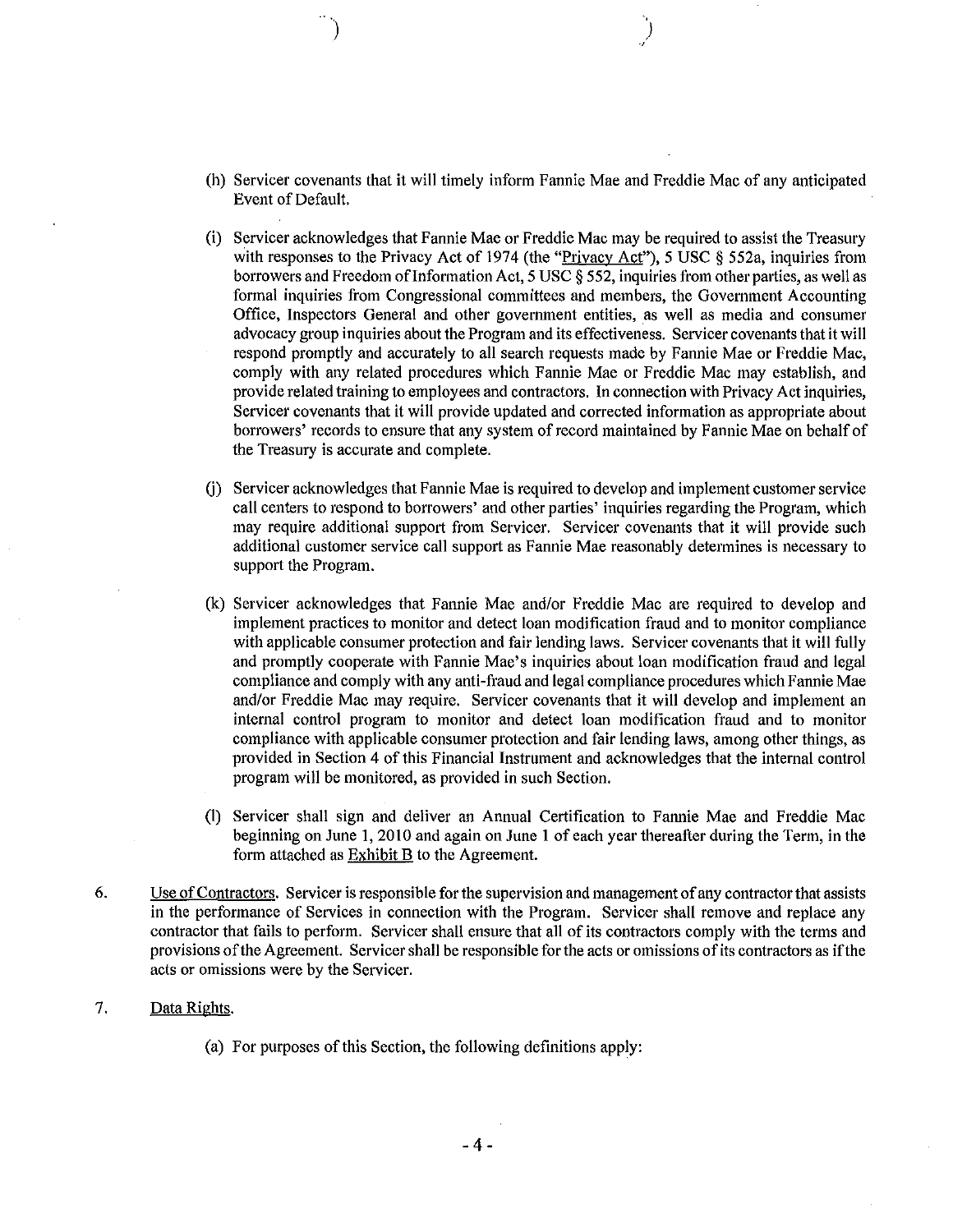(i) "Data" means any recorded information, regardless ofform or the media on which it may be recorded, regarding any of the Services provided in connection with the Program.

(il) "Limited Rights" means non-exclusive rights to, without limitation, use, copy, maintain, modify, enhance, disclose, reproduce, prepare derivative works, and distribute, in any manner, for any purpose related to the administration, activities, review, or audit of, or public reporting regarding, the Program and to permit others to do so in connection therewith.

- (iii) "NPl" means nonpublic personai information, as defined under the GLB.
- (iv) "GLB" means the Gramm-Leach-Bliley Act, 15 U.S.C. 6801-6809.

) and the contract of  $\lambda$  (  $\lambda$  ) and  $\lambda$ 

- (b) Subject to Section 7(c) below, Treasury, Fannie Mae and Freddie Mac shall have Limited Rights, with respect to all Data produced, developed, or obtained by Servicer or a contractor of Servicer in connection with the Program, provided, however, that NPI will not be transferred by Fannie Mae in violation ofthe GLB and, provided, further, that Servicer acknowledges and agrees that any use of NPI by, the distribution of NPI to, or the transfer of NPI among, Federal, state and local government organizations and agencies does not constitute a violation of the GLB for purposes of the Agreement. If requested, such Data shall be made available to the Treasury, Fannie Mae, or Freddie Mac upon request, or as and when directed by the Program Documentation, in industry standard useable format.
- (c) Servicer expressly consents to the publication of its name as a participant in the Program, and the use and publication of Servicer's Data, subject to applicable state and federal laws regarding confidentiality, in any form and on any media utilized by Treasury, Fannie Mae or Freddie Mac, including, but not limited to, on any website or webpage hosted by Treasury, Fannie Mae, or Freddie Mac, in connection with the Program, provided that no Data placed in the public domain will: (i) contain the name, social security number, or street address of any borrower or other information that would allow the borrower to be identified; or, (ii) if presented in a form that links the Servicer with the Data, include information other than program performance and participation related statistics such as the number of modifications, performance of modifications, characteristics of the modified loans, or program compensation or fees, with any information about any borrower limited to creditworthiness characteristics such as debt, income, and credit score. In any Data provided to an enforcement or supervisory agency with jurisdiction over the Servicer, these limitations on borrower information do not apply.

#### 8. Publicity and Disclosure.

- (a) Servicer shall not make use of any Treasury name, symbol, emblem, program name, or product name, in any advertising, signage, promotional material, press release, Web page, publication, or media interview, without the prior written consent of the Treasury.
- (b) Servicer shall not publish, or cause to have published, or make public use ofFannie Mae's name, logos, trademarks, or any information about its relationship with Fannie Mae without the prior written permission of Fannie Mae, which permission may be withdrawn at any time in Fannie Mae's sole discretion.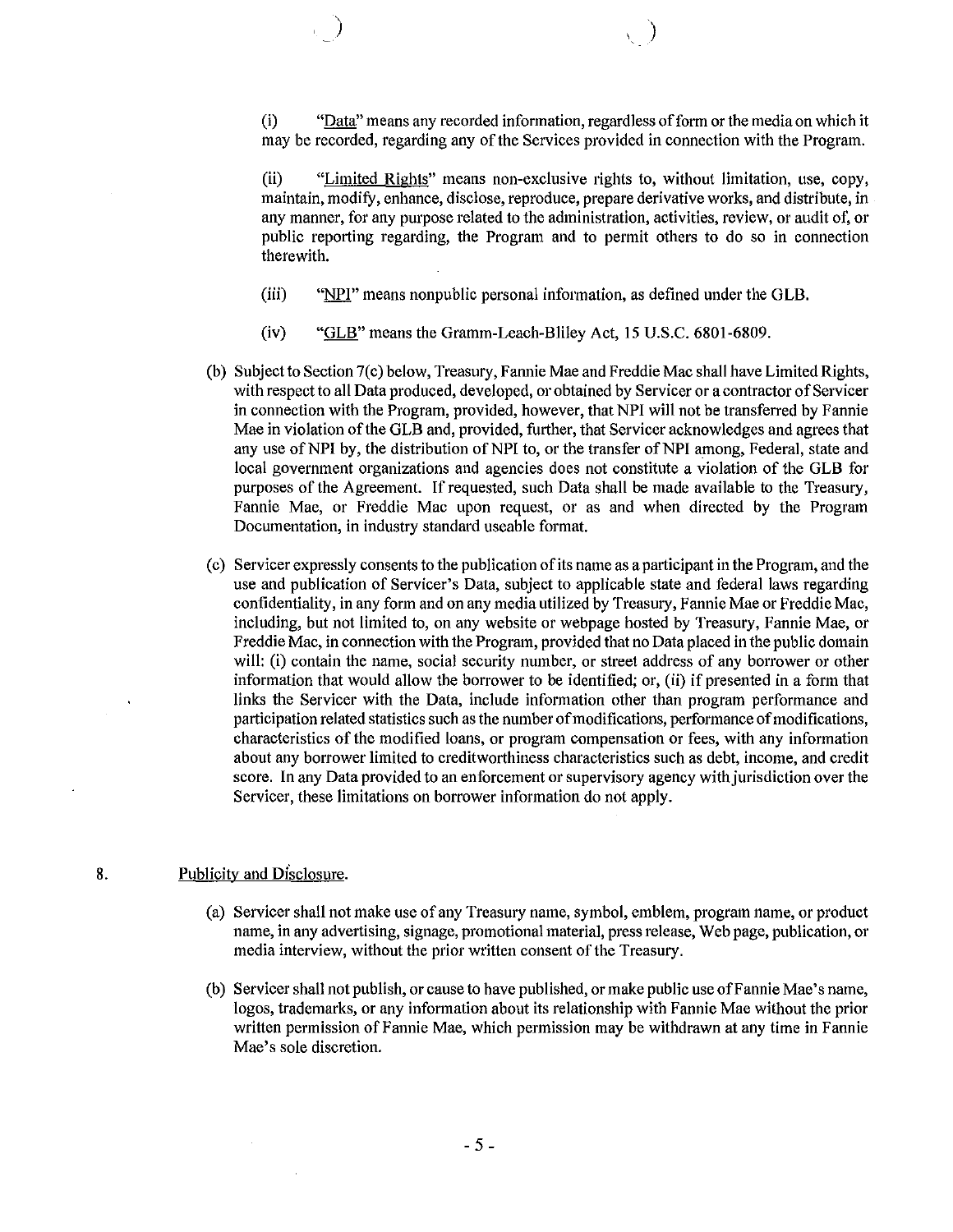(c) Servicer shall not publish, or cause to have published, or make public use ofFreddie Mac's name (Le., "Freddie Mac" or "Federal Home Loan Mortgage Corporation"), logos, trademarks, or any information about its relationship with Freddie Mac without the prior written permission of Freddie Mac, which permission may be withdrawn at any time in Freddie Mac's sole discretion.

) and the contract of  $\mathcal{O}(\mathbb{R}^d)$ 

- 9. Limitation of Liability. IN NO EVENT SHALL FANNIE MAE, THE TREASURY, OR FREDDIE MAC, OR THEIR RESPECTIVE OFFICERS, DIRECTORS, EMPLOYEES, AGENTS OR AFFILIATES BE LIABLE TO SERVICER WITH RESPECT TO THE PROGRAM OR THE AGREEMENT, OR FOR ANY ACT OR OMISSION OCCURRING IN CONNECTION WITH THE FOREGOING, FOR ANY DAMAGES OF ANY KIND, INCLUDING, BUT NOT LIMITED TO DIRECT DAMAGES, INDIRECT DAMAGES, LOST PROFITS, LOSS OF BUSINESS, OR OTHER INCIDENTAL, CONSEQUENTIAL, SPECIAL OR PUNITIVE DAMAGES OF ANY NATURE OR UNDER ANY LEGAL THEORY WHATSOEVER, EVEN IF ADVISED OF THE POSSIBILITY OF SUCH DAMAGES AND REGARDLESS OF WHETHER OR NOT THE DAMAGES WERE REASONABLY FORESEEABLE; PROVIDED, HOWEVER, THAT THIS PROVISION SHALL NOT LlMITFANNIEMAE'S OBLIGATION TO REMIT PURCHASE PRICE PAYMENTS TO SERVICER IN ITS CAPACITY AS FINANCIAL AGENT OF THE UNITED STATES IN ACCORDANCE WITH THE AGREEMENT.
- 10. Indemnification. Servicer shall indemnify, hold harmless, and pay for the defense of Fannie Mae, the Treasury and Freddie Mac, and their respective officers, directors, employees, agents and affiliates against all claims, liabilities, costs, damages, judgments, suits, actions, losses and expenses, including reasonable attorneys' fees and costs of suit, arising out of or resulting from: (a) Servicer's breach of Section 5 (Representations, Warranties and Covenants) of this Financial Instrument; (b) Servicer's negligence, willful misconduct or failure to perform its obligations under the Agreement; or (c) any injuries to persons (including death) or damages to property caused by the negligent or willful acts or omissions of Servicer or its contractors. Servicer shall not settle any suit or claim regarding any ofthe foregoing without Fannie Mae's prior written consent if such settlement would be adverse to Fannie Mae's interest, or the interests of the Treasury or Freddie Mac. Servicer agrees to pay or reimburse all costs that may be incurred by Fannie Mae and Freddie Mac in enforcing this indemnity, including attorneys' fees.

IN WITNESS WHEREOF, Servicer hereby executes this Financial Instrument on the date set forth below.

American Home Mortgage Servicing, Inc.  $7/0009$ Jordan D. Dorchuck **Executive Vice President**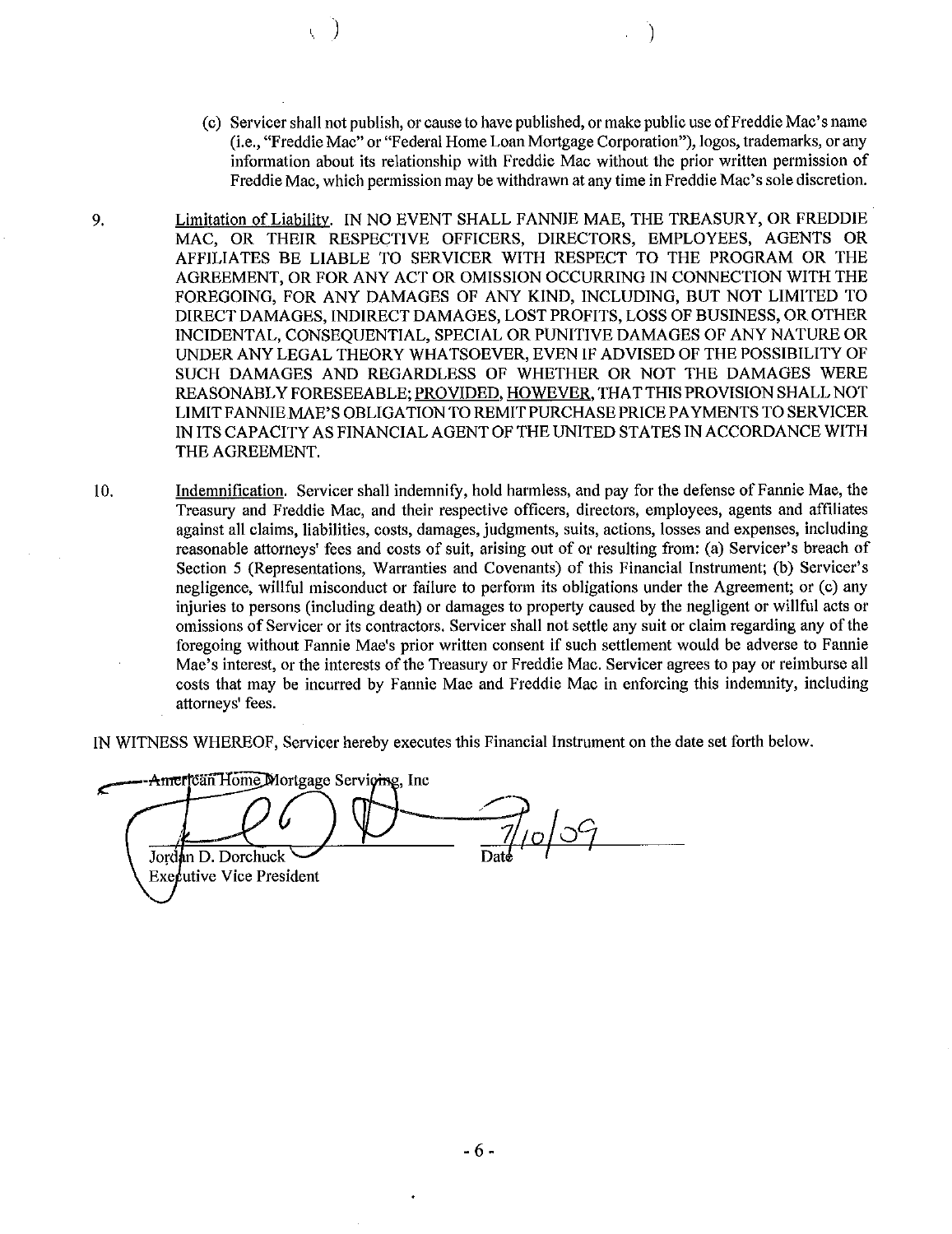## EXHIBIT B

 $\label{eq:2} \begin{pmatrix} \mathbf{1} & \mathbf{1} & \mathbf{1} \\ \mathbf{1} & \mathbf{1} & \mathbf{1} \\ \mathbf{1} & \mathbf{1} & \mathbf{1} \end{pmatrix}$ 

 $\bar{\alpha}$ 

 $\left\langle \quad \right\rangle$ 

 $\sim$ 

 $\frac{9}{l}$ 

## FORM OF ANNUAL CERTIFICATION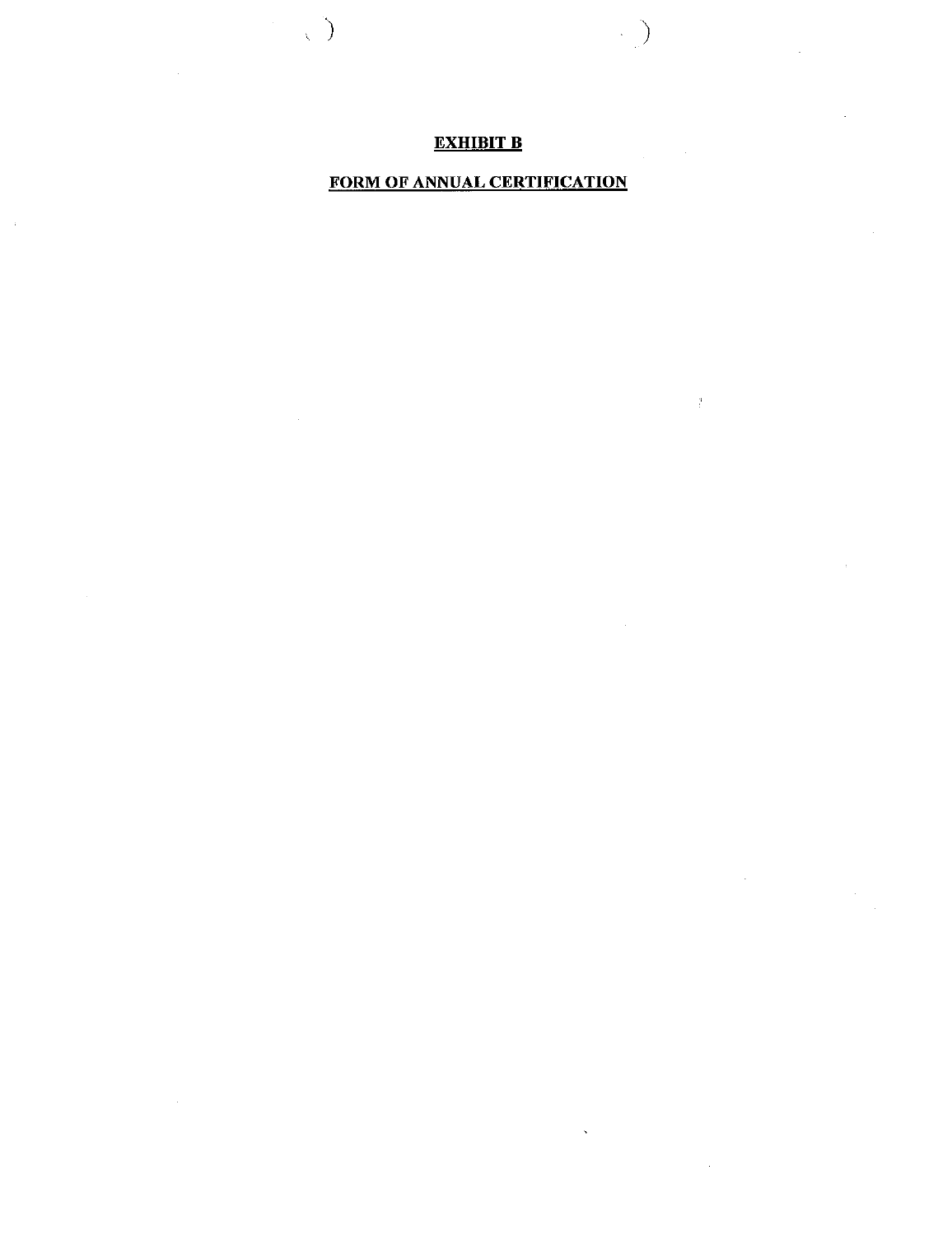#### **ANNUAL CERTIFICATION**

This Annual Certification is delivered as provided in Section 1.B. of the Commitment to Purchase Financial Instrument and Servicer Participation Agreement (the "Commitment"), effective as of [INSERT], by and between Federal National Mortgage Association ("Fannie Mae"), a federally chartered corporation, acting as financial agent of the United States, and the undersigned party ("Servicer"). All terms used, but not defined herein, shall have the meanings ascribed to them in the Commitment.

Servicer hereby certifies, as of [INSERT DATE ON WHICH CERTIFICATION IS GIVEN], that:

ر<br>ر

I. Servicer is established under the laws ofthe United States or any state, territory, or possession ofthe United States or the District ofColumbia, and has significant operations in the United States. Servicer had full corporate power and authority to enter into, execute, and deliver the Agreement and to perform its obligations hereunder and has all licenses necessary to carry on its business as now being conducted and as contemplated by the Agreement.

2. Servicer is in compliance with, and certifies that all Services have been performed in compliance with, all applicable Federal, state and local laws, regulations, regulatory guidance, statutes, ordinances, codes and requirements, including, but not limited to, the Truth in Lending Act, 15 USC 1601 § et seq., the Home Ownership and Equity Protection Act, 15 USC § 1639, the Federal Trade Commission Act, 15 USC § 41 et seq., the Equal Credit Opportunity Act, 15 USC § 701 et seq., the Fair Credit Reporting Act, 15 USC § 1681 et seq., the Fair Housing Act and other Federal and state laws designed to prevent unfair, discriminatory or predatory lending practices and all applicable laws governing tenant rights. Subject to the following sentence, Servicer has obtained or made all governmental approvals or registrations required under law and has obtained all consents necessary to authorize the performance of its obligations under the Program and the Agreement. The performance of Services under the Agreement has not conflicted with, or been prohibited in any way by, any other agreement or statutory restriction by which Servicer is bound, except to the extent of any contractual limitations under applicable servicing contracts to which Servicer is subject. Servicer is not aware of any other legal or financial impediments to performing its obligations under the Program or the Agreement and has promptly notified Fannie Mae ofany financial and/or operational impediments which may impair its ability to perform its obligations under the Program or the Agreement. Servicer is not delinquent on any Federal tax obligation or any other debt owed to the United States or collected by the United States for the benefit of others, excluding any debts or obligations that are being contested in good faith.

3. (i) Servicer has performed its obligations in accordance with the Agreement and has promptly provided such performance reporting as Fannie Mae and Freddie Mac have reasonably required; (ii) all mortgage modifications and all trial period modifications have been offered by Servicer to borrowers, fully docnmented and serviced by Servicer in accordance with the Program Documentation; and (iii) all data, collection information and other information reported by Servicer to Fannie Mae and Freddie Mac under the Agreement, including, but not limited to, information that was relied upon by Fannie Mae and Freddie Mac in calculating the Purchase Price and in performing any compliance review, was true, complete and accurate in all material **respects, and consistent with all relevant servicing records, as and when provided.**

4. Servicer has: (i) performed the Services required underthe Agreement in accordance with the practices, high professional standards ofcare, and degree ofattention used in a well-managed operation, and no less than that which the Servicer exercises for itself under similar circumstances; and (ii) used qualified individuals with suitable training, education, experience and skills to perform the Services. Servicer acknowledges that Program participation required changes to, or the augmentation of, its systems, staffing and procedures; Servicer took all actions necessary to ensure that it had the capacity to implement the Program in **accordance with the Agreement.**

5. Servicer has complied with all regulations on conflicts ofinterest that are applicable to Servicer in connection with the conduct of its business and all conflicts of interest and non-disclosure obligations and restrictions and related mitigation procedures set forth in the Program Documentation (if any).

6. Servicer acknowledges that the provision of false or misleading information to Fannie Mae or Freddie Mac in connection with the Program or pursuant to the Agreement may constitute a violation of: (a) Federal criminal law involving fraud, conflict of interest, bribery, or gratuity violations found in Title 18 of the United States Code; or (b) the civil False Claims Act (31 U.S.C. §§ 3729-3733). Servicer has disclosed to Fannie Mae and Freddie Mac any credible evidence, in connection with the Services, that a management official, employee, or contractor of Servicer has committed, or may have committed, a violation of the referenced **statutes.**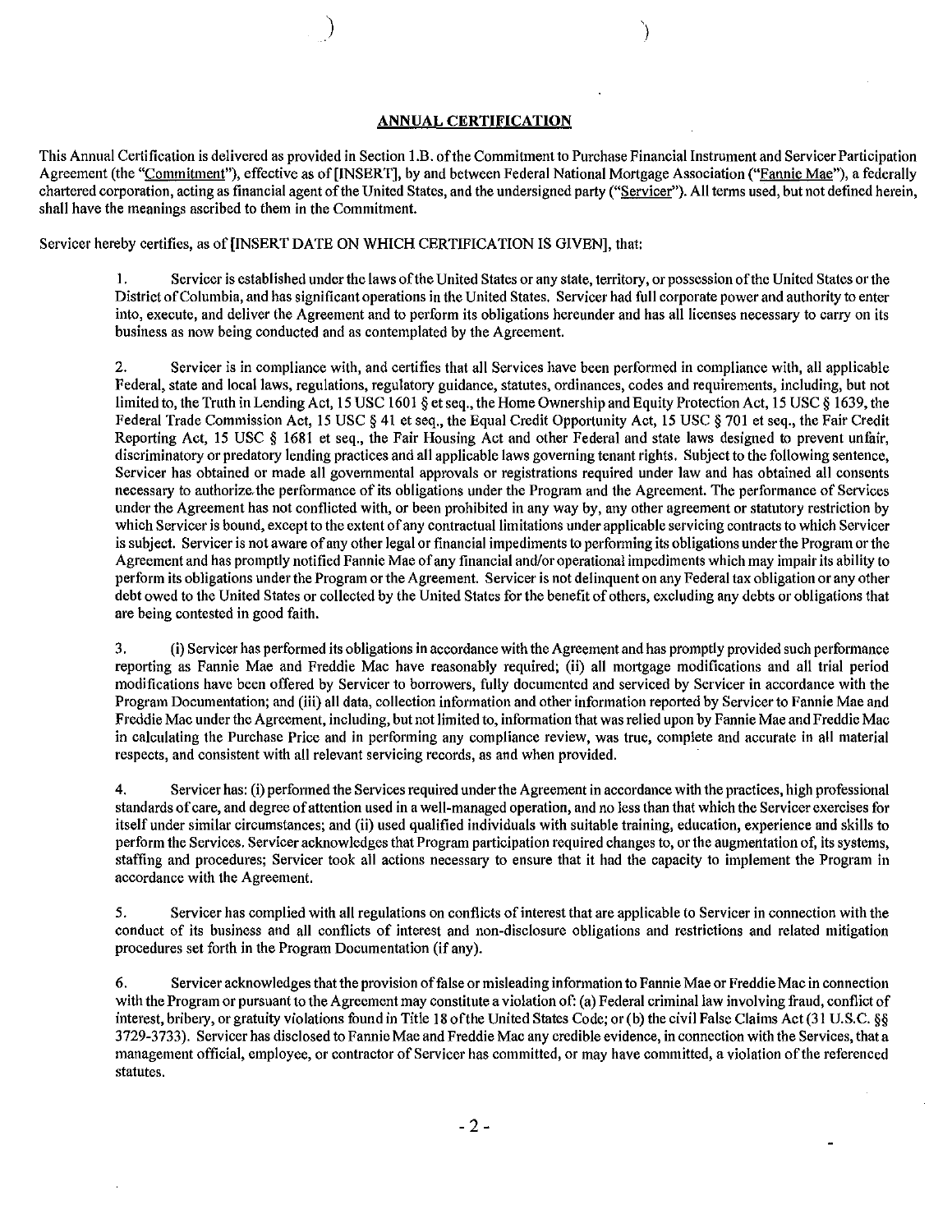7. Servicer has disclosed to Fannie Mae and Freddie Mac any other facts or information that the Treasury, Fannie Mae or Freddie Mac should reasonably expect to know about Servicer and its contractors to help protect the reputational interests ofthe **Treasury, Fannie Mae and Freddie Mac in managing and monitoring the Program.**

) )

8. Servicer acknowledges that Fannie Mae and Freddie Mac may be required to assist the Treasury with responses to the Privacy Act of 1974 (the "Privacy Act"), 5 USC 8 552a, inquiries from borrowers and Freedom of Information Act, 5 USC 8 552, inquiries from other parties, as well as formal inquiries from Congressional committees and members, the Government Accounting Office, Inspectors General and other government entities, as well as media and consumer advocacy group inquiries about the Program and its effectiveness. Servicer has responded promptly and accurately to all search requests made by Fannie Mae and Freddie Mac, complied with any related procedures which Fannie Mae and Freddie Mac have established, and provided related training to employees and contractors. In connection with Privacy Act inquiries, Servicer has provided updated and corrected information as appropriate about borrowers' records to ensure that any system of record maintained by Fannie Mae on behalf of the Treasury is accurate and complete.

9. Servicer acknowledges that Fannie Mae is required to develop and implement customerservice call centers to respond to borrowers' and other parties' inquiries regarding the Program, which may require additional support from Servicer. Servicer has provided such additional customer service call support as Fannie Mae has reasonably requested to support the Program.

10. Servicer acknowledges that Fannie Mae and/or Freddie Mac are required to develop and implement practicesto monitor and detect loan modification fraud and to monitor compliance with applicable consumer protection and fair lending laws. Servicer has fully and promptly cooperated with Fannie Mae's inquiries about loan modification fraud and legal compliance and has complied with any anti-fraud and legal compliance procedures which Fannie Mae and/or Freddie Mac have required. Servicer has developed and implemented an internal control program to monitor and detect loan modification fraud and to monitor compliance with applicable consumer protection and fair lending laws, among other things, as provided in Section 4 of the Financial **Instrument.**

In the event that any of the certifications made herein are discovered not to be true and correct, Servicer agrees to notify Fannie Mae and Freddie , Mac immediately.

**American Home Mortgage Servicing, Inc**

[Name of Authorized Official] [Title of Authorized Official]

Date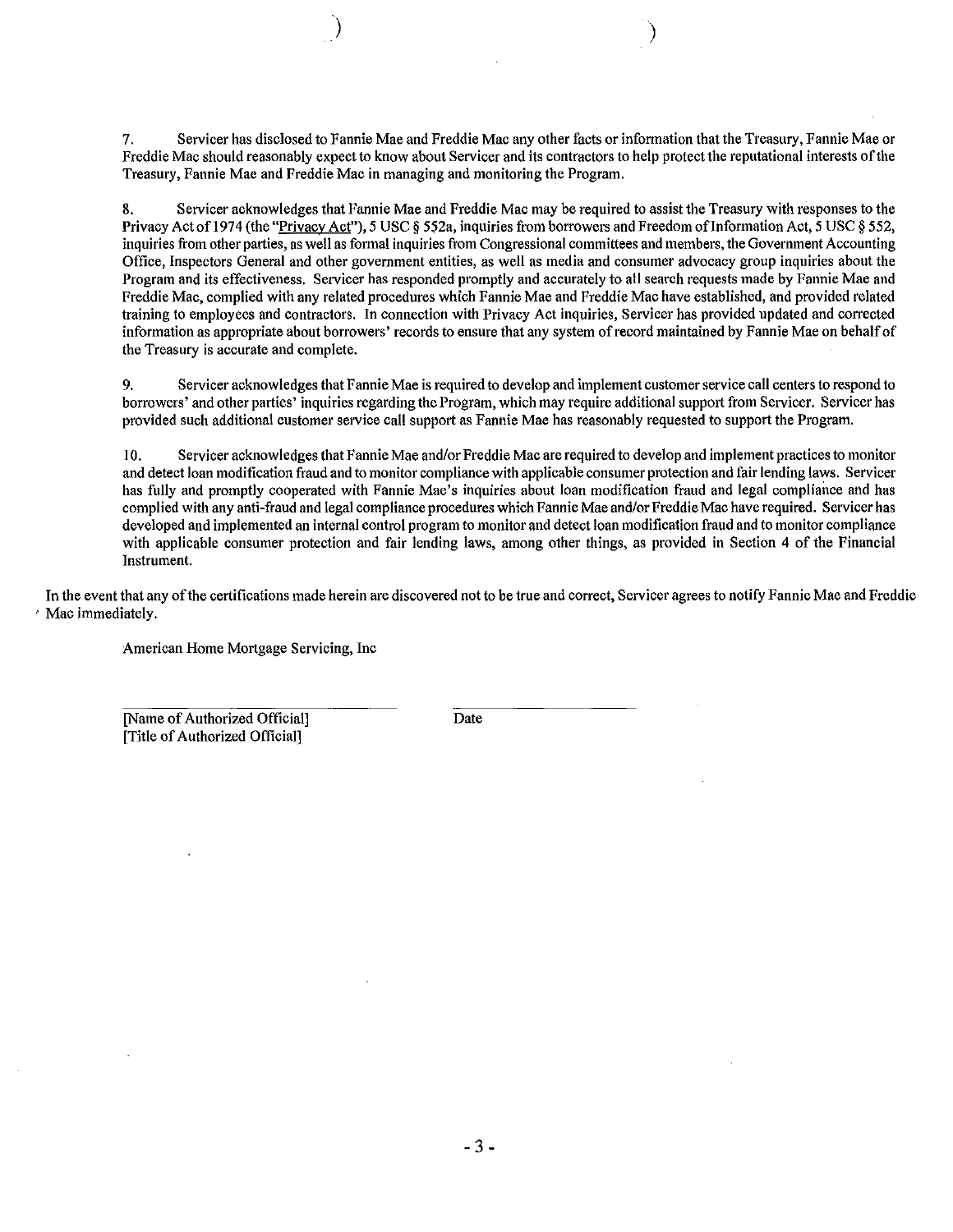# **EXHIBIT C**

 $\overline{\mathcal{L}}$ 

)

 $\mathcal{A}^{\mathcal{A}}$ 

## FORM OF ASSIGNMENT AND ASSUMPTION AGREEMENT

 $\hat{\mathcal{A}}_{\text{max}}$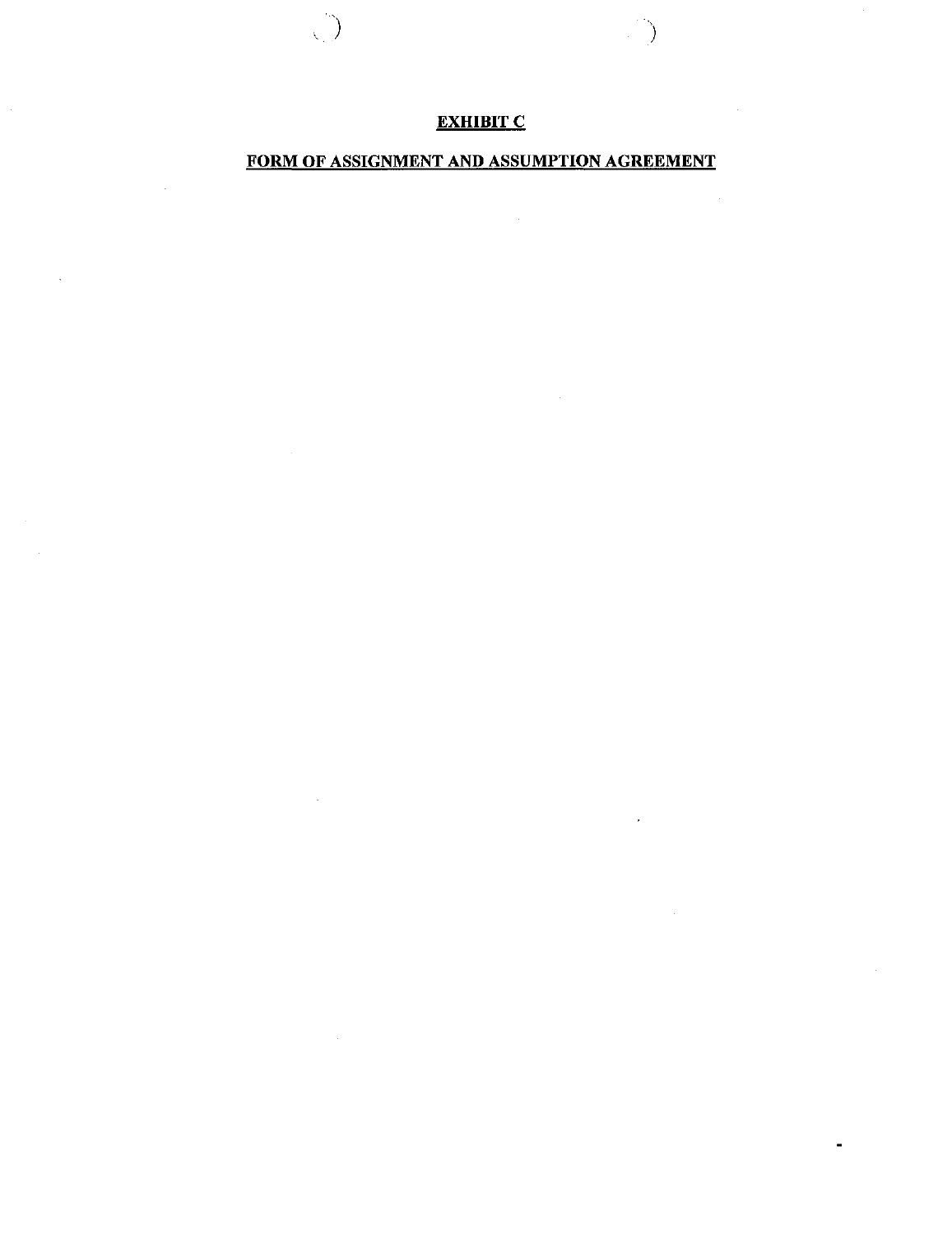#### **ASSIGNMENT AND ASSUMPTION AGREEMENT**

This Assignment and Assumption Agreement (the "Assignment and Assumption Agreement") is entered into as of [INSERT DATE] by and between [INSERT FULL LEGAL NAME OF ASSIGNOR] ("Assignor") and [INSERT FULL LEGAL NAME OF ASSIGNEE] ("Assignee"). All terms used, but not defined, herein shall have the meanings ascribed to them in the Underlying Agreement (defined below).

WHEREAS, Assignor and Federal National Mortgage Association, a federally chartered corporation, as financial agent ofthe United States ("Fannie Mae"), are parties to a Commitment to Purchase Financial Instrument and Servicer Participation Agreement, a complete copy ofwhich (including all exhibits, amendments and modifications thereto) is attached hereto and incorporated herein by this reference (the "Underlying Agreement");

WHEREAS, Assignor has agreed to assign to Assignee: (i) all of its rights and obligations under the Underlying Agreement with respect to the mortgage loans identified on the schedule attached hereto as Schedule 1 ("Schedule 1") and/or (ii) certain other rights and obligations under the Underlying Agreement that are identified on Schedule 1; and

WHEREAS, Assignee has agreed to assume the mortgage loans and other rights and obligations under the Underlying Agreement identified on Schedule 1.

NOW, THEREFORE, for good and valuable consideration, the receipt and sufficiency ofwhich are hereby acknowledged, the parties hereto agree as follows:

1. Assignment. Assignor hereby assigns to Assignee all of Assignor's rights and obligations under the Underlying Agreement with respect to the mortgage loans identified on Schedule 1 and such other rights and obligations under the Underlying Agreement that are identified on Schedule 1.

2. Assumption. Assignee hereby accepts the foregoing assignment and assumes all of the rights and obligations of Assignor under the Underlying Agreement with respect to the mortgage loans identified on Schedule 1 and such other rights and obligations under the Underlying Agreement that are identified on Schedule 1.

3. Effective Date. The date on which the assignment and assumption of rights and obligations under the Underlying Agreement is effective is [INSERT EFFECTIVE DATE OF ASSIGNMENT/ASSUMPTION].

4. Successors. All future transfers and assignments of the mortgage loans, rights and obligations transferred and assigned hereby are subject to the transfer and assignment provisions ofthe Underlying Agreement. This Assignment and Assumption Agreement shall inure to the benefit of, and be binding upon, the permitted successors and assigns of the parties hereto.

5. Counterparts. This Assignment and Assumption Agreement may be executed in counterparts, each of which shall be an original, but all of which together constitute one and the same instrument.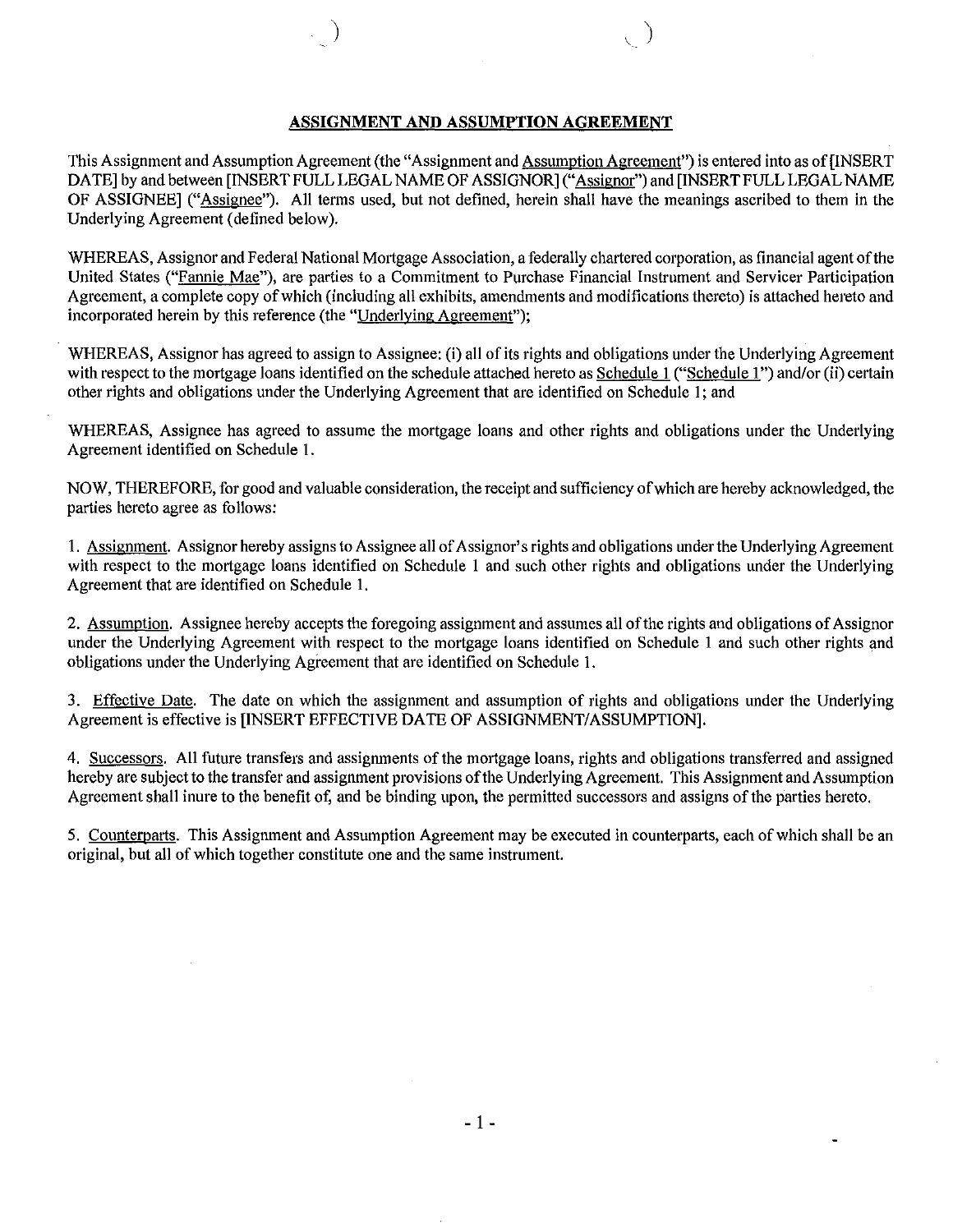IN WITNESS WHEREOF, Assignor and Assignee, by their duly authorized officials, hereby execute and deliver this Assignment and Assumption Agreement, together with Schedule 1, effective as of the date set forth in Section 3 above.

#### ASSIGNOR: [INSERT FULL LEGAL NAME OF ASSIGNOR]

)

#### ASSIGNEE: [INSERT FULL LEGAL NAME OF ASSIGNEE]

| By:    | By:    |  |
|--------|--------|--|
| Name:  | Name:  |  |
| Title: | Title: |  |
| Date:  | Date:  |  |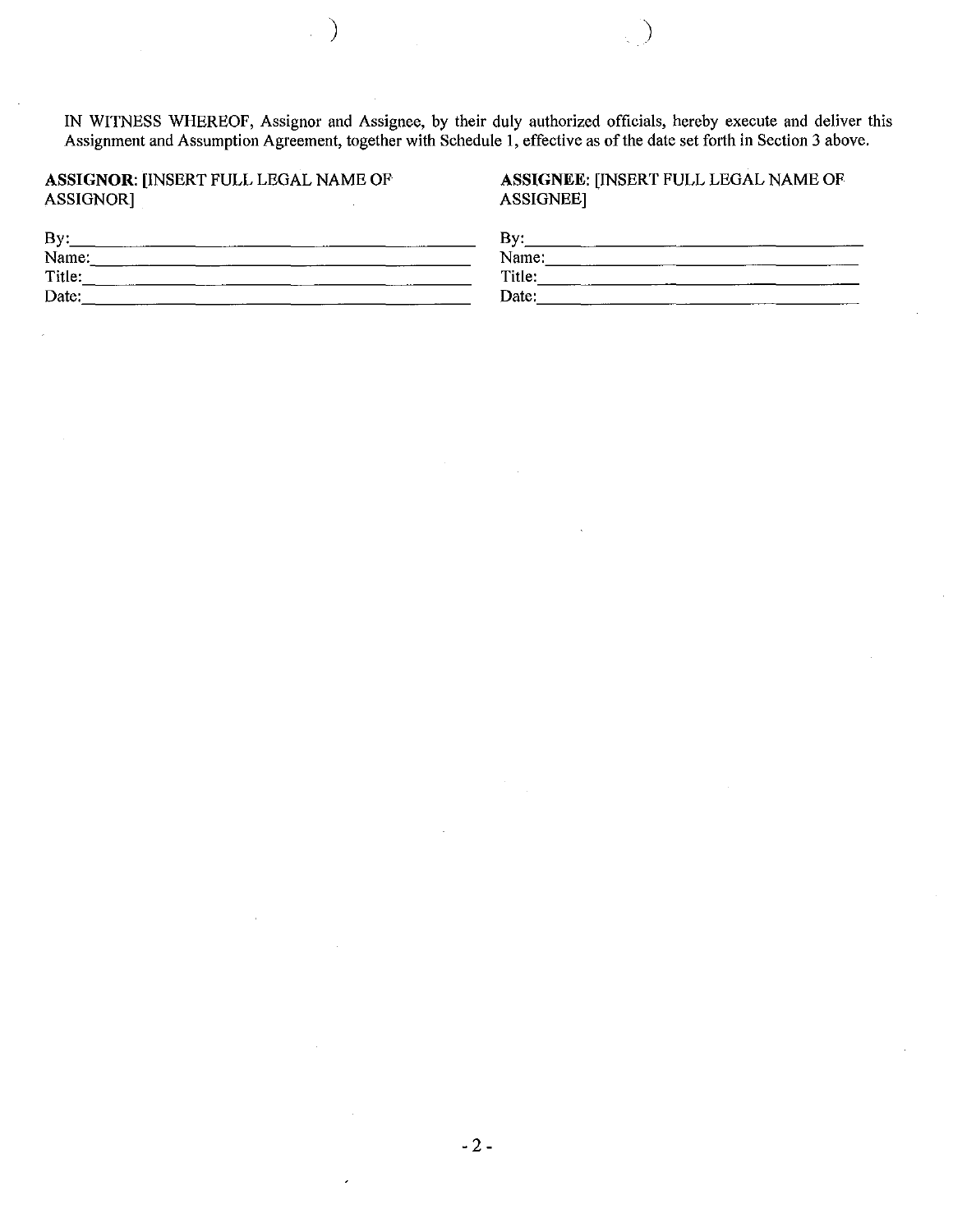# SCHEDULE 1

 $\hat{\mathcal{A}}$ 

 $\sim 1$ 

) and the contract of  $\mathcal{L}(\mathcal{A})$ 

To

## ASSIGNMENT AND ASSUMPTION AGREEMENT

 $\mathcal{A}^{\mathcal{A}}$ 

J.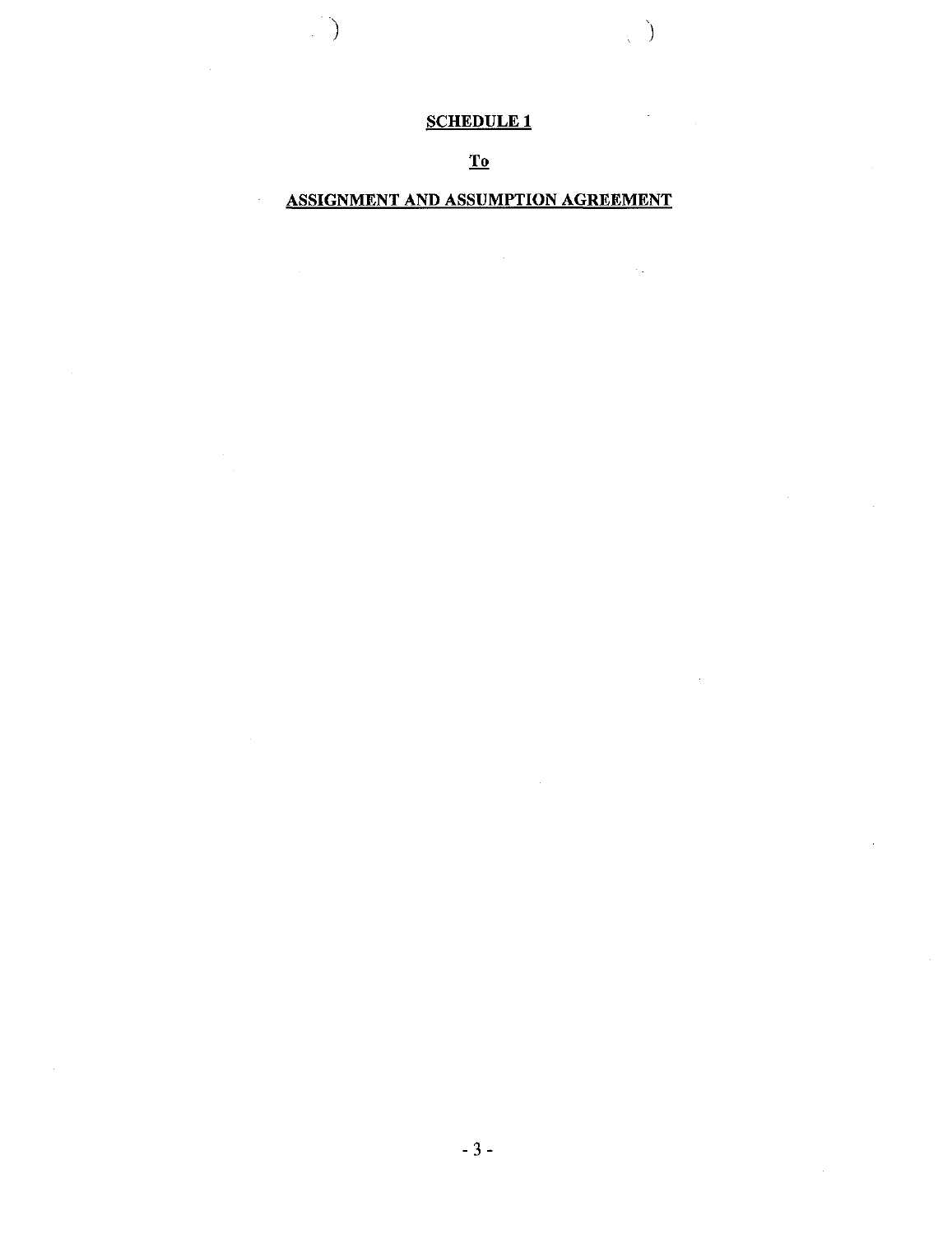## EXHIBIT D

)

 $\sim$ 

 $\mathcal{L}_{\mathcal{A}}$ 

 $\sigma_{\rm{max}}$ 

 $\ddot{\phantom{a}}$ 

 $\bar{\mathcal{A}}$ 

 $\ddot{\phantom{a}}$ 

)

 $\bar{\chi}$ 

 $\sim 10^6$ 

 $\bar{\beta}$ 

# FORM OF COVER SHEET